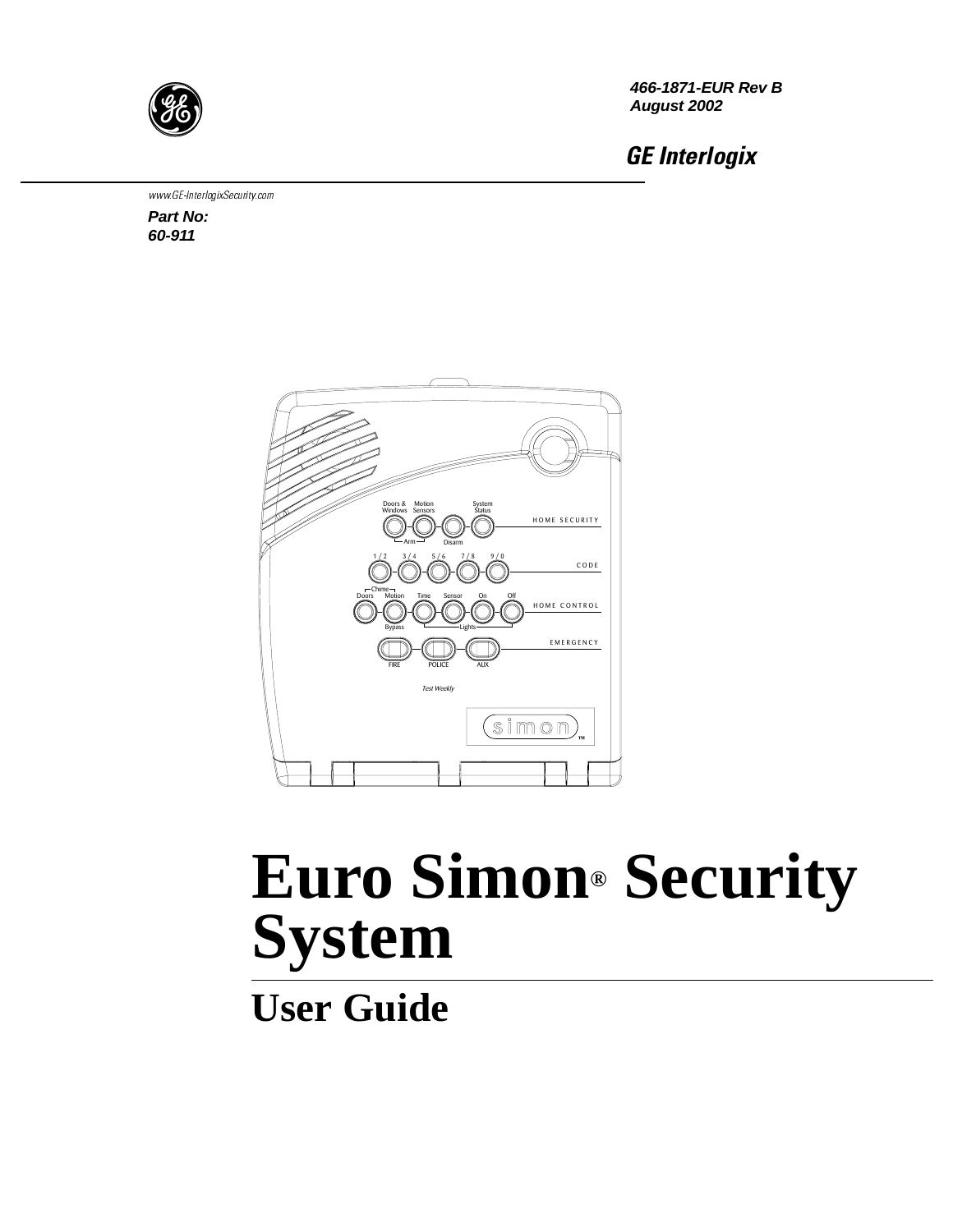# **Declaration of Conformity**

**Manufacturer's Name & Address:** GE Interlogix, Inc. 2266 North Second Street

North St. Paul, MN, USA

55109

**EU Representative:**Interlogix Europe & Africa

 Excelsiorlaan 28 B-1930 Zaventem

Belgium

### **Product Identification**

**Product:** Simon 3 Security Panels **Model Numbers:** 60-911-010-4-IE, 60-911-011-4-IE, 60-911-010-4-IT, 60-911-011-4-IT **Brand:** GE Interlogix

R&TTE Directive

See EMC and LVD tests below

EMC Directive

### **TUV Product Services & GE Interlogix Reports: CEQP 60-911 Simon 3 Euro Rev. C**

EN 50130-4 (1995), EN 61000-3-2 (1995), EN 61000-3-3 (1995), EN 55022 (1998), EN 300220-3 (2000)

LVD Directive

**GE Interlogix Report: CEQP 60-911 Simon 3 Euro Rev. C** EN 60950: 1999-4 3rd edition

### **Means of Conformity**

We declare under our sole responsibility that this product is in conformity with Directive 1999/5/EC (R&TTE); Directive 73/23/EEC (LVD); and Directive 89/ 336/EEC (EMC) and based on test results using (non)-harmonized standards in accordance with the Directives mentioned.

Additional Tests: This equipment has been tested and found to comply with the following standards (which are no longer required for compliance).

**Tested by Interlogix** CTR21 (1998) +EG201 121 (1998) **TÜV**

**Report: TBR21/110501/01** TBR21

### **Network Compatibility Declaration**

We declare under our sole responsibility that this product is designed to work with the networks in the countries marked with a check  $(\checkmark)$  and may have networking problems with the countries that are not checked.

Due to the inherent differences in the individual PSTNs, certain software settings may need to be adjusted on a country to country basis. If it is desired to use this equipment on a network other than the one on which it was originally installed, you should contact your equipment supplier.

| Austria | Denmark | Germany | (✓) Ireland   | Luxembourg  | Poland   | Sweden         |
|---------|---------|---------|---------------|-------------|----------|----------------|
| Belgium | Finland | Greece  | ′√) Italy     | Netherlands | Portugal | Switzerland    |
|         | France  | Iceland | Liechtenstein | Norway      | Spain    | United Kingdom |

**Telecom Approval Notice**

This equipment has been approved in accordance with the Council Decision 98/482/EC for pan-European, single terminal connection to the public switched telephone network (PSTN). However, due to the differences between the individual PSTNs provided in different countries, the approval does not, of itself, give an unconditional assurance of successful operation on every PSTN network termination point. In the event of problems, you should contact your equipment supplier in the first instance.

### **Electrical Requirements**

This device automatically adjusts to voltages within the range of 220 - 240 V 50 Hz.

Fuse: T 2A 250 VAC

### **Technical Service and Repair**

If you experience trouble with this equipment, please contact your installer for service and repair information. Changes or modifications not expressly approved can void the user's authority to operate the equipment.





©2002 GE Interlogix. Simon, Toolbox and Interrogator are trade-<br>marks of GE Interlogix, Inc. All other trademarks are properties of their owners

2266 Second Street North North Saint Paul, MN 55109 Phone: 651-777-2690 USA & Canada: 800-777-2624 Technical Service: 800-777-2624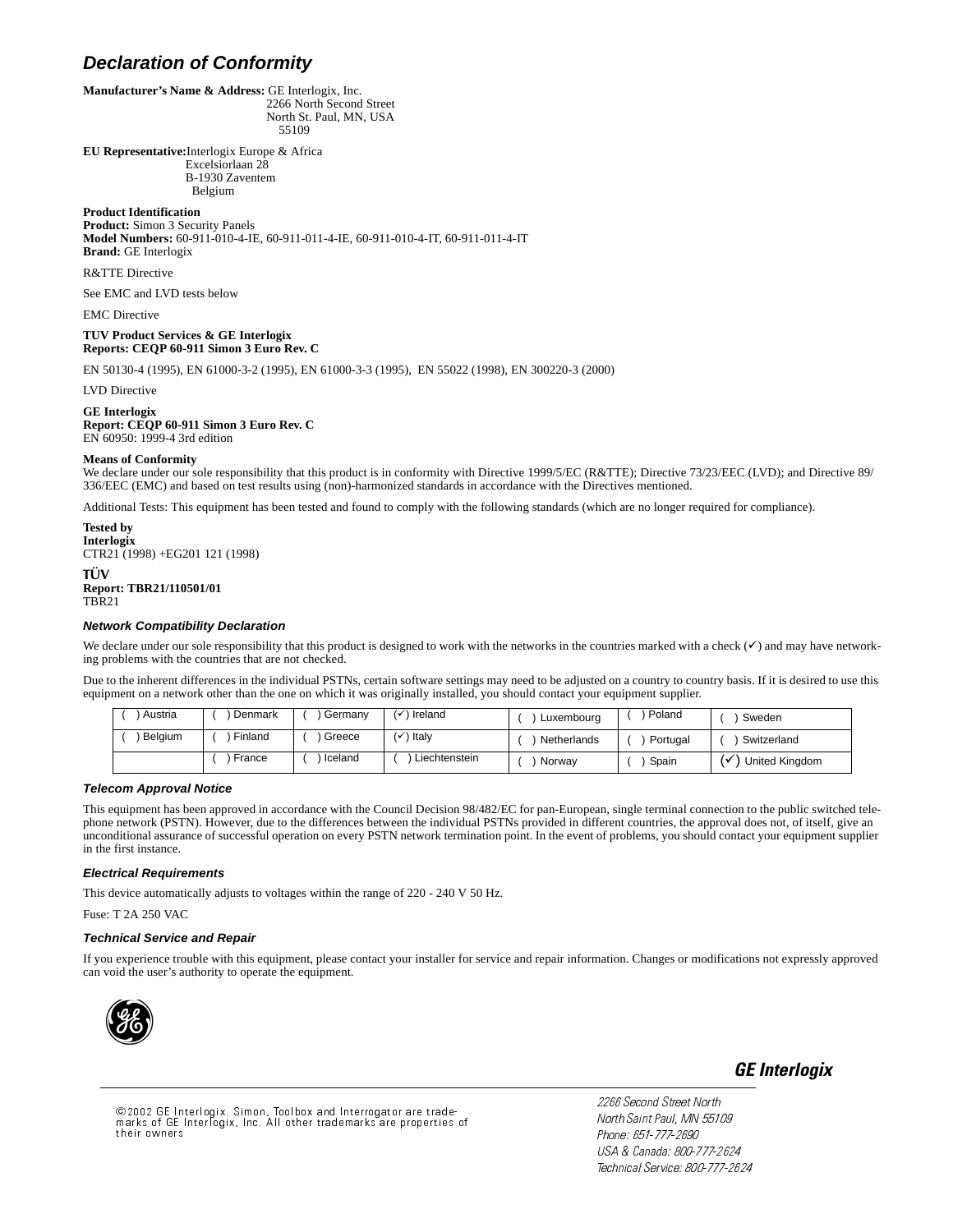# **Contents**

| <b>Introduction to Your Security System</b>       | 1              |
|---------------------------------------------------|----------------|
|                                                   |                |
| How You Communicate to Your System                | $\overline{2}$ |
|                                                   |                |
| <b>How to Use Your Control Panel</b>              | $\overline{2}$ |
|                                                   |                |
| How Your System Communicates to You               | 7              |
|                                                   |                |
| <b>Canceling and Preventing Accidental Alarms</b> | 8              |
|                                                   |                |
| <b>How to Use an Off-Site Phone</b>               | 9              |
|                                                   |                |
| <b>How to Use Your Touchpads</b>                  | 9              |
|                                                   |                |
| <b>Programming Your System</b>                    | 11             |
|                                                   |                |
| <b>Programming Options</b>                        | 14             |
|                                                   |                |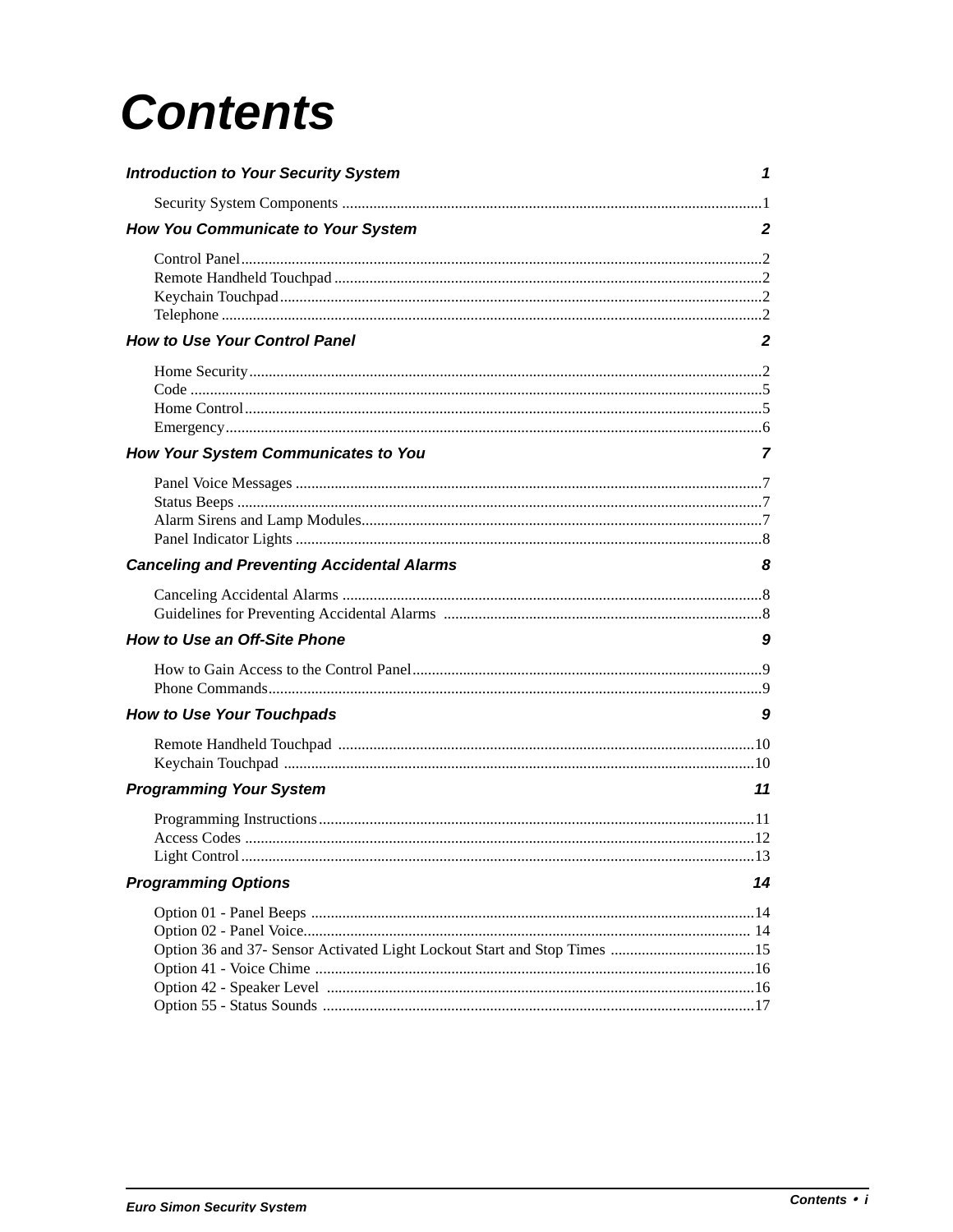# **Trouble Beeps**

| <b>Testing</b>                  | 19        |
|---------------------------------|-----------|
|                                 |           |
|                                 |           |
|                                 |           |
| <b>Alarm System Limitations</b> | 20        |
|                                 | 21        |
| <b>Planning for Emergencies</b> | 21        |
|                                 |           |
|                                 |           |
| <b>Quick Reference Table</b>    | Back Page |

### $17$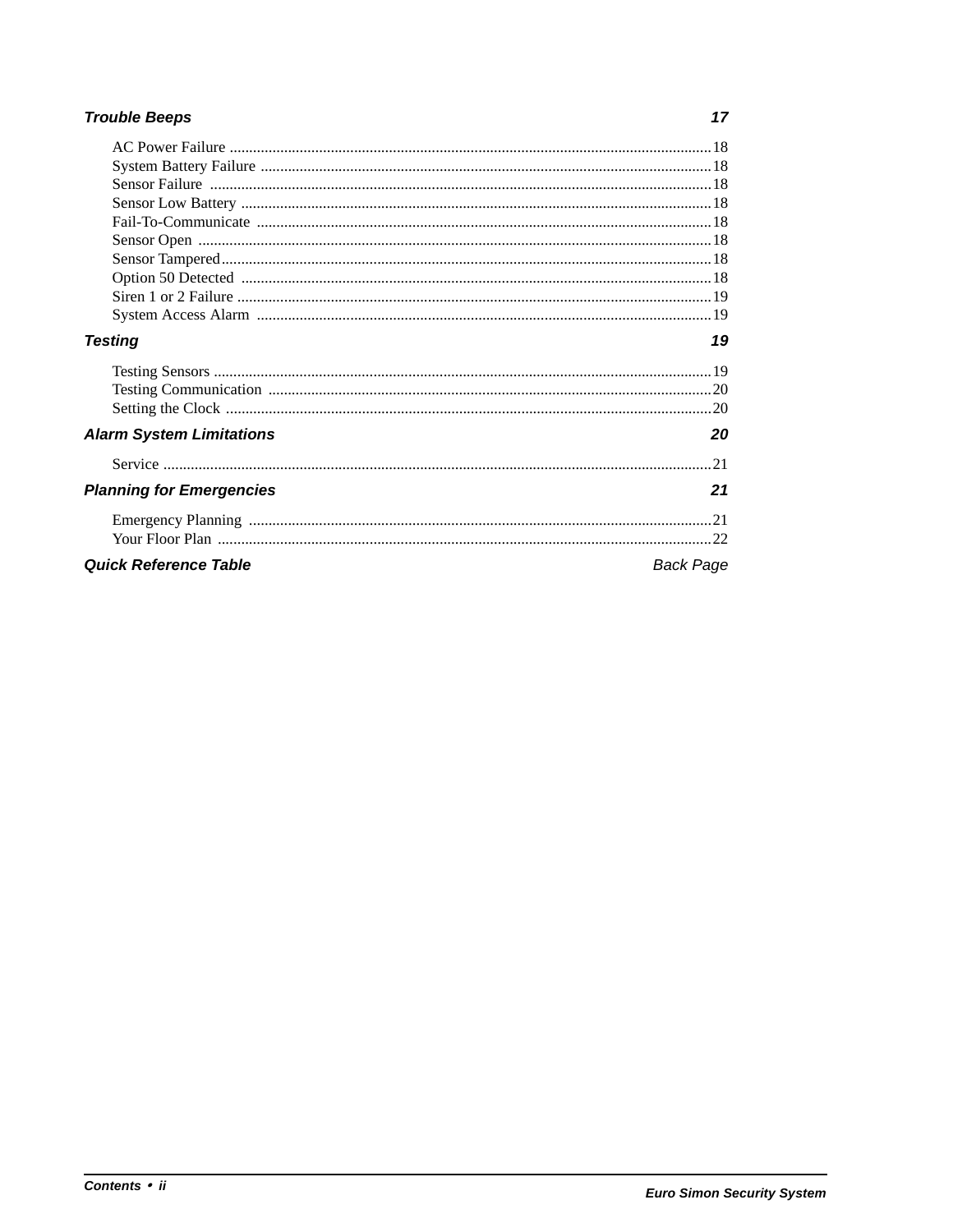# **Introduction to Your Security System**

Your security system uses wireless technology to warn your family about intrusion and fire. It may also be used to control lights and appliances within your home. The system has the capabilities of communicating with a central monitoring station.

This manual describes how to operate your system. It will guide you through programming instructions for system features as well as basic arming and disarming commands for the system.



# **Security System Components**

The security system uses devices called sensors that use radio waves to communicate alarms to the Control Panel (panel).

The system is supervised, meaning that the panel checks the status of each sensor to detect problems. If the panel detects trouble it will notify you with beeps and indicator lights on the panel itself.

Your security system installation may include any of the following devices:

### **Control Panel**

The **Control Panel** is used to operate and program your security system. It communicates to you through voice messages, beeps, and by lighting or flashing buttons. The panel can communicate to a central monitoring station.

### **Touchpads**

**Remote Handheld Touchpads** are used to control the security system primarily from within the home.

**Keychain Touchpads** are used to control the security system from within or near the outside of your home.

### **Sensors**

**Indoor Motion Sensors** detect motion in a protected indoor area. When motion is detected the panel may respond by sounding chimes or an alarm.

**Door/Window Sensors** detect the opening of a door or window.

**Smoke Sensors** detect smoke and a significant rise in temperature. They have a built in siren that sounds when smoke or a significant rise in temperature is detected.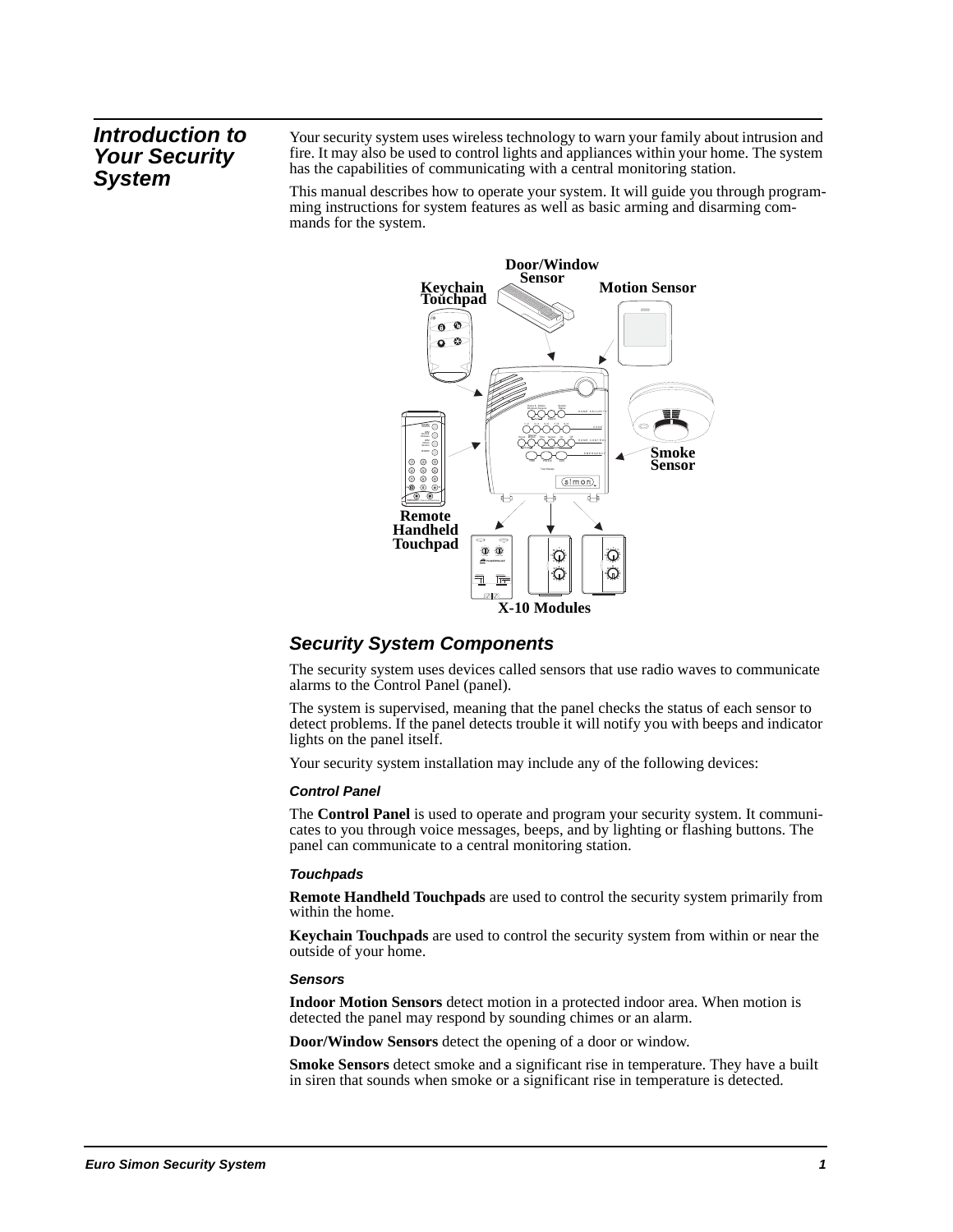### **Modules**

**Appliance Modules** can be programmed to turn appliances or fluorescent lights on and off.

**Lamp Modules** can be programmed to turn non-fluorescent lights on and off.

**Universal Modules** are primarily used for controlling devices other than appliances and lamps. Check with your installer for other applications.

# **How You Communicate to Your System**

### **Note**

The Master Access Code default is 1-2-3-4 when the security system is shipped from the factory. You should change your code after your system is installed (see "Programming Your System").

Sending commands or instructing your security system is done through key presses on the panel, touchpads, or through the use of a remote telephone.

### **Control Panel**

You can enter commands for your security system through simple key presses on the panel. Depending on how your system is programmed, you may need to enter an access code for certain commands. An access code is a numeric code that allows authorization to operate your security system.

Some panels have the capability for 2-way communication**.** 2-Way is primarily used by the central monitoring station to monitor sounds and verbally communicate with a person inside the home. This feature is similar to a speaker phone feature on a phone.

# **Remote Handheld Touchpad**

This touchpad gives you the option to enter commands from any room in your house. You can enter commands through simple key presses on the touchpad.

# **Keychain Touchpad**

Keychain Touchpads are handy for simple arming, disarming and light control functions. They are portable and can be carried off-site in a purse or pocket

# **Telephone**

Touchtone telephones can be used to communicate with your system while you are offsite. Ask your installer if you have this feature.

# **How to Use Your Control Panel**

### **Note**

It may be necessary to enter an access code to arm your system. Check with your installer to see if this feature is enabled.

The panel interface consists of four rows of buttons.

- HOME SECURITY
- CODE
- HOME CONTROL
- **EMERGENCY**



The Home Security buttons are used to arm and disarm doors, windows and motion sensors in your system. The System Status button is used to give information on system activity.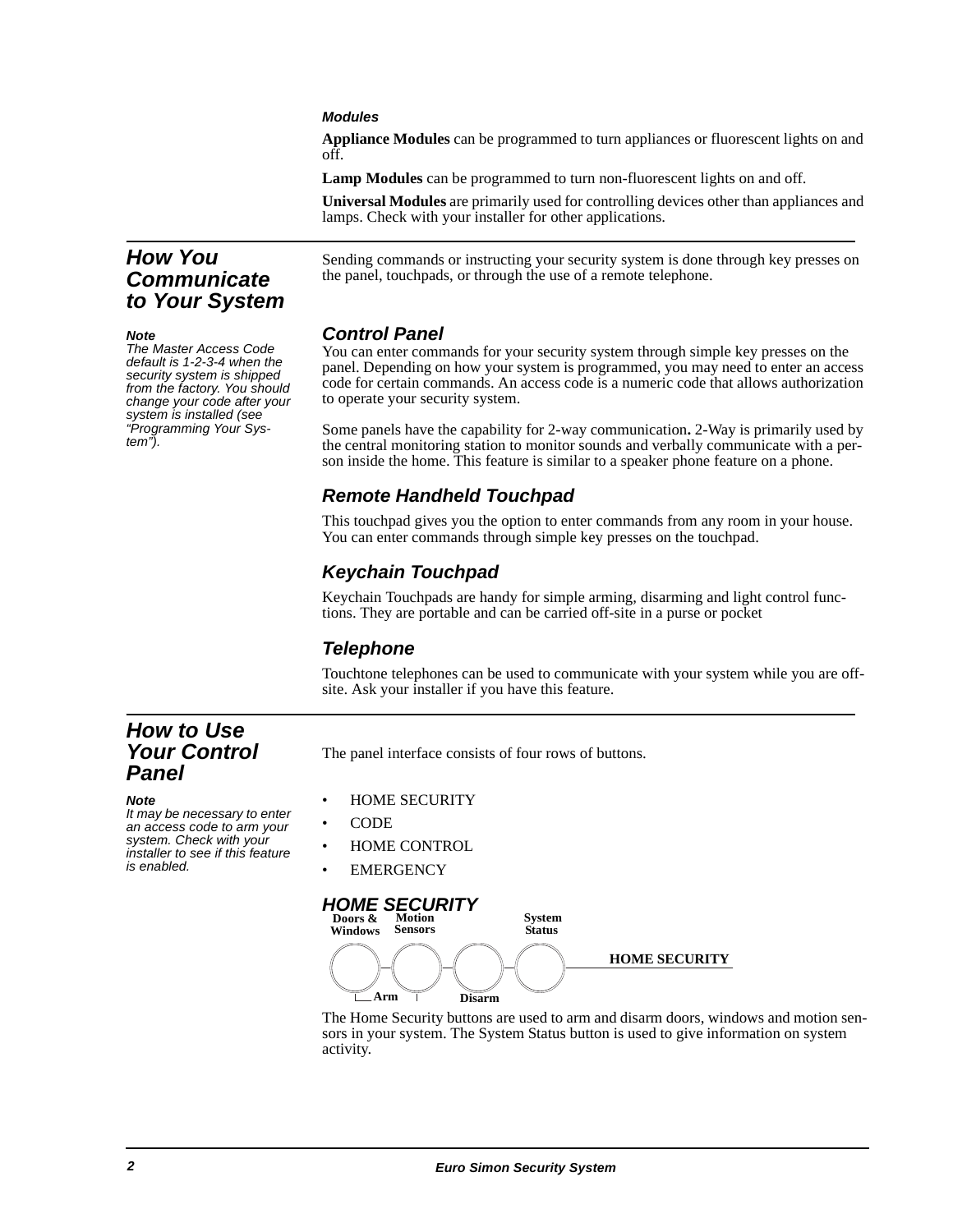### **Arm**

Turn on intrusion/burglary protection for your system. You can arm door/window sensors, motion sensors or both depending on the buttons you press.

### **Disarm**

Turn off intrusion/burglary protection for your system. Only intrusion/burglary sensors such as doors/windows and motion are disarmed. Environmental sensors, such as smoke, stay armed at all times.

### **System Status**

Press to hear information about your system. If the button is lit, there is a problem with the system. If the button is blinking, an alarm has occurred. Press the button to hear what is wrong with the system. (See "Status Beeps".)

### **Exit Delay**

Exit Delay is the amount of time the system gives you to exit the home before the system is armed (between 5 and 254 seconds). This is programmed by the installer. When you arm you will hear beeps during the exit delay (see the table "Status Beeps" of this manual to determine the meaning of panel/system beeps).

Your Exit Delay is set for \_\_\_ seconds.

### **Entry Delay**

Entry Delay is the amount of time the system gives you to disarm the system after entering the home (between 5 and 254 seconds). This is programmed by the installer. When you enter your home you will hear beeps during the entry delay (see the table "Status Beeps" of this manual to determine the meaning of panel/system beeps).

Your Entry Delay is set for \_\_\_ seconds.

### **Quick Exit**

The Quick Exit feature is used when someone wants to briefly leave while the home is still armed (i.e. get the newspaper). This feature needs to be enabled by your installer. When you press the **Disarm** button the panel will announce *exit time on.* This will allow a designated exit door to be open for up to 2 minutes without triggering an alarm.

### **Subdisarm**

If your system includes 24-hour protection sensors on items such as gun or jewelry cases, you must subdisarm the panel before accessing these areas to avoid causing an alarm. Environmental sensors, such as smoke, stay armed at all times.

#### $\blacktriangleright$ **Arming Your System with Doors & Windows Closed**

- 1. Close all doors and windows.
- 2. Press **Arm Doors & Windows** button.
- 3. Enter Access Code (if needed).

Panel announces, *Doors and windows on,* **Arm Doors & Windows** light will be lit and the exit delay will begin.

#### $\blacktriangleright$ **Arming Your System with Doors or Windows Open (Indirect Bypassing)**

- 1. Close all doors and windows except the ones you wish to remain open.
- 2. Press **Arm Doors & Windows** button.
- 3. Enter Access Code (if needed).

Panel announces any protected doors or windows that are open. Any sensors that are open when the system is armed will be bypassed after exit. **Arm Doors & Windows** light will be lit and the exit delay will begin.

#### $\blacktriangleright$ **Arming Your System with No Entry Delay**

### **Note**

The designated door may be opened and closed once. If you close the designated door behind you when you exit, you will have to disarm the system upon reentering. Leave the designated door open while using the Quick Exit feature.

### **Note**

Any sensors that are bypassed by the system will NOT be protecting your home.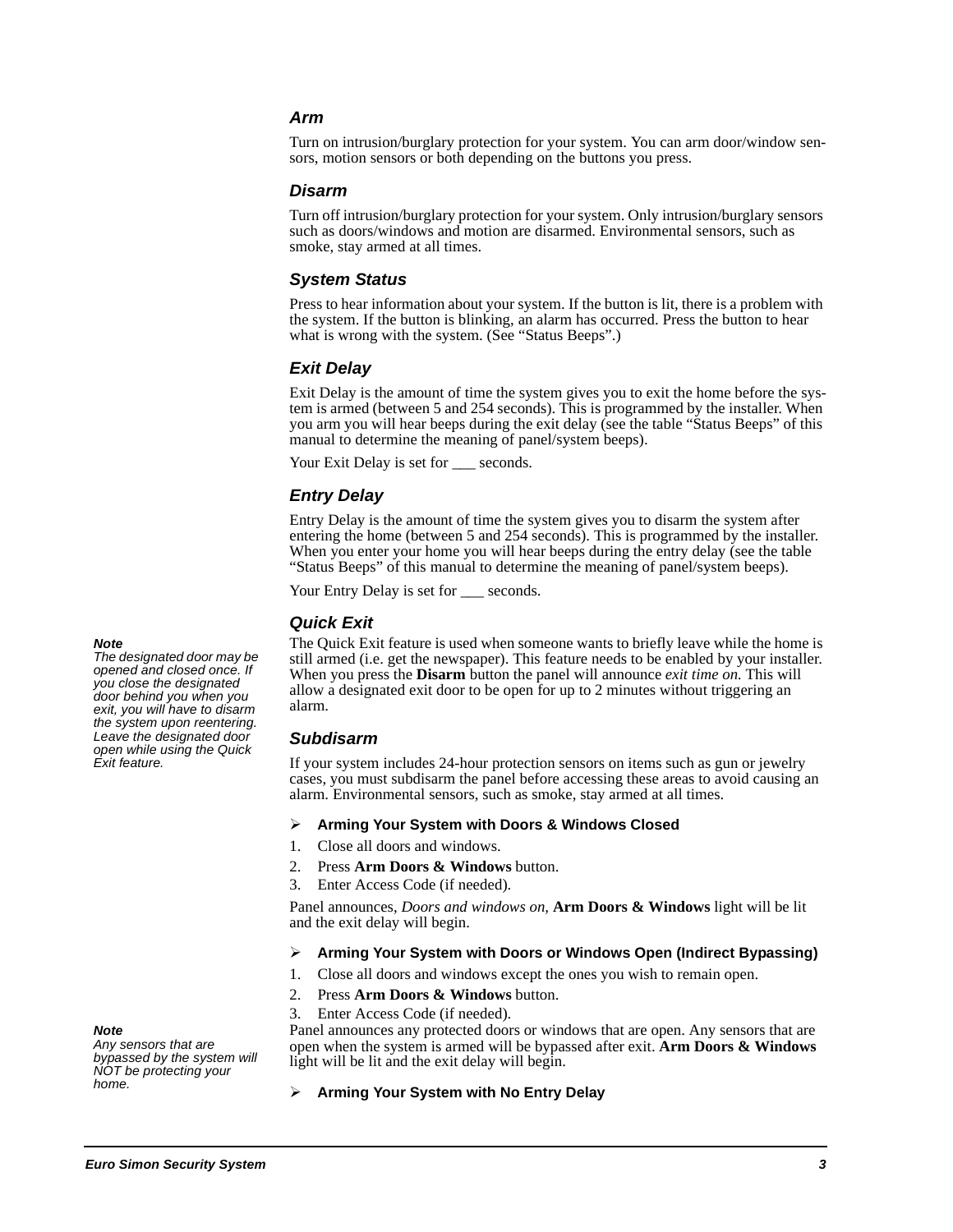### **Note**

No Entry Delay can be used in two ways. First, you can use this feature when you're staying at home, after you've armed the system (i.e. when you're asleep). Second, you can use this when you're away from your home. To avoid causing an alarm, you must disarm the system with a remote handheld touchpad or keychain before entering your home. Check with your installer to find out how this option is programmed.

- 1. Close all doors and windows.
- 2. Press **Arm Doors & Windows** button twice.
- 3. Enter Access Code (if needed).

Panel announces, *Doors and windows on, no entry delay.* **Arm Doors & Windows** light will blink and the exit delay will begin.

#### $\blacktriangleright$ **Arm Motion Sensors**

- 1. Press **Arm Motion Sensors** button once.
- 2. Enter access code (if needed).

Panel announces, *Motions on.* **Arm Motion Sensors** light will be lit and the exit delay will begin. This feature is most likely used when there is no one on the premises

#### $\blacktriangleright$ **Activate Latchkey Feature**

- 1. Press the **Arm Motion Sensors** button twice.
- 2. Enter Access Code (if needed).

Panel announces, *Motions on, Latchkey on.* **Arm Motion Sensors** light will blink and the exit delay will begin.

#### $\blacktriangleright$ **Disarming Your System**

- 1. Upon reentering your home the entry delay will begin.
- 2. Status beeps will sound.
- 3. Enter your access code using the **Code** buttons.

Panel announces, *System disarmed* and the **Disarm** light will be lit*.*



**If you enter you home and you hear alarm sirens, or if controlled lights that should be off are on, an intruder may be inside or another emergency may have occurred. Leave immediately and call for help.**

**Warning**

#### $\blacktriangleright$ **Subdisarm Your System**

1. Enter your Master Access Code while the system is disarmed.

Panel announces, *System disarmed.* **Disarm** button light blinks and the system is subdisarmed. When you've finished accessing the protected areas, press the **Disarm** button again. Panel announces, *System disarmed.* **Disarm** button light stops blinking. System is in Disarm mode.

### **If You Never Leave After Arming**

Your panel can be programmed to recognize that you never left the premises. If you press the **Arm Doors & Windows** button and the **Arm Motion Sensors** button but don't exit before the exit delay expires, the panel will not arm the motion sensors. Check with your installer to find out if this feature is enabled for your panel.

### **If You Forgot Something After Arming**

Your panel can be programmed to recognize when you leave the premises then quickly reenter. The panel will restart the exit delay to give you time to collect your things and leave again. You must leave before the exit delay expires or disarm the system. Ask your installer if this feature is enabled for your system.

### **Arming When the Panel Battery is Low**

Your panel may be programmed so that you cannot arm the system if the panel battery is low. Ask your installer if this feature is enabled for your system.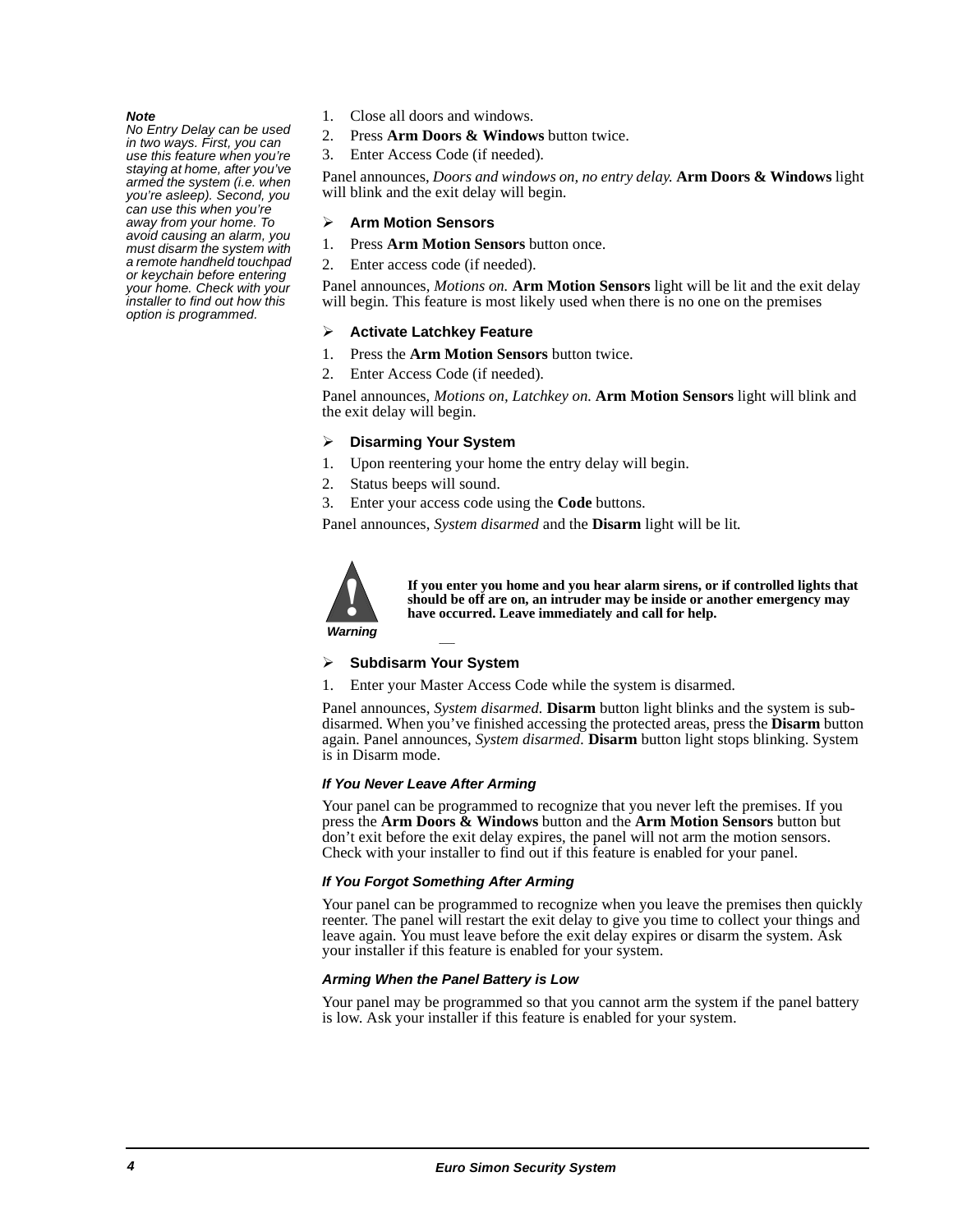**CODE**



There are 5 **CODE** buttons located in the second row of the panel. Each button represents 2 numbers. The left **CODE** button is **1/2**, which means that this button is pressed when entering either 1 or 2. For example, if your access code is **1-2-3-4** you must press the **1/2** button twice and the **3/4** button twice to enter that access code. Access code lengths need to be between 3 and 6 digits.

# **HOME CONTROL**



The Home Control buttons are used to monitor activity within and around the home. They are not used for intrusion protection. If any of the Home Control buttons are pressed and a sensor or module is not associated (programmed) with this feature the panel will announce, *Function not available*.

### **Chime Doors**

Chime Doors is used to signal (chime) when a protected door is opened while the system is disarmed. The panel will announce the door that has been tripped and chime twice (ask your installer how this feature is programmed). This is a nice feature to use if you're busy in one part of your home and you want to know when family members are going in and out of your home.

- $\blacktriangleright$ **Turn Chime Doors on:**
- 1. System must be disarmed. Press **Chime Doors** button**.**

Panel will announce, *Chime on.* **Chime Doors** button will be lit.

- $\blacktriangleright$ **Turn Chime Doors off:**
- 1. Press Chime Doors button

Panel will announce, *Chime off.* **Chime Doors** button no longer lit

### **Chime Special Motion**

This is used to detect movement within a specific area. These Motion Sensors are not used for intrusion protection. The panel will chime three times and announce (see Option 41) the sensor that has been tripped. Use the same panel procedures as **Chime Doors,** except, with the **Chime Special Motion** button.

If you have Motion Sensors located in areas such as in a patio area or at the front door and you want to know when someone is approaching these areas, you would use this feature.

### **Direct Bypassing**

Direct Bypassing refers to turning off (bypassing) certain sensors while the system is armed.

- 1. Press the **Bypass** button until you reach the sensor to be bypassed (sensor must currently be unbypassed).
- 2. Enter Master Code

### **Note**

You can only use this feature if there is a Bypass button on your panel and there are no Special Motion Chime sensors in your system.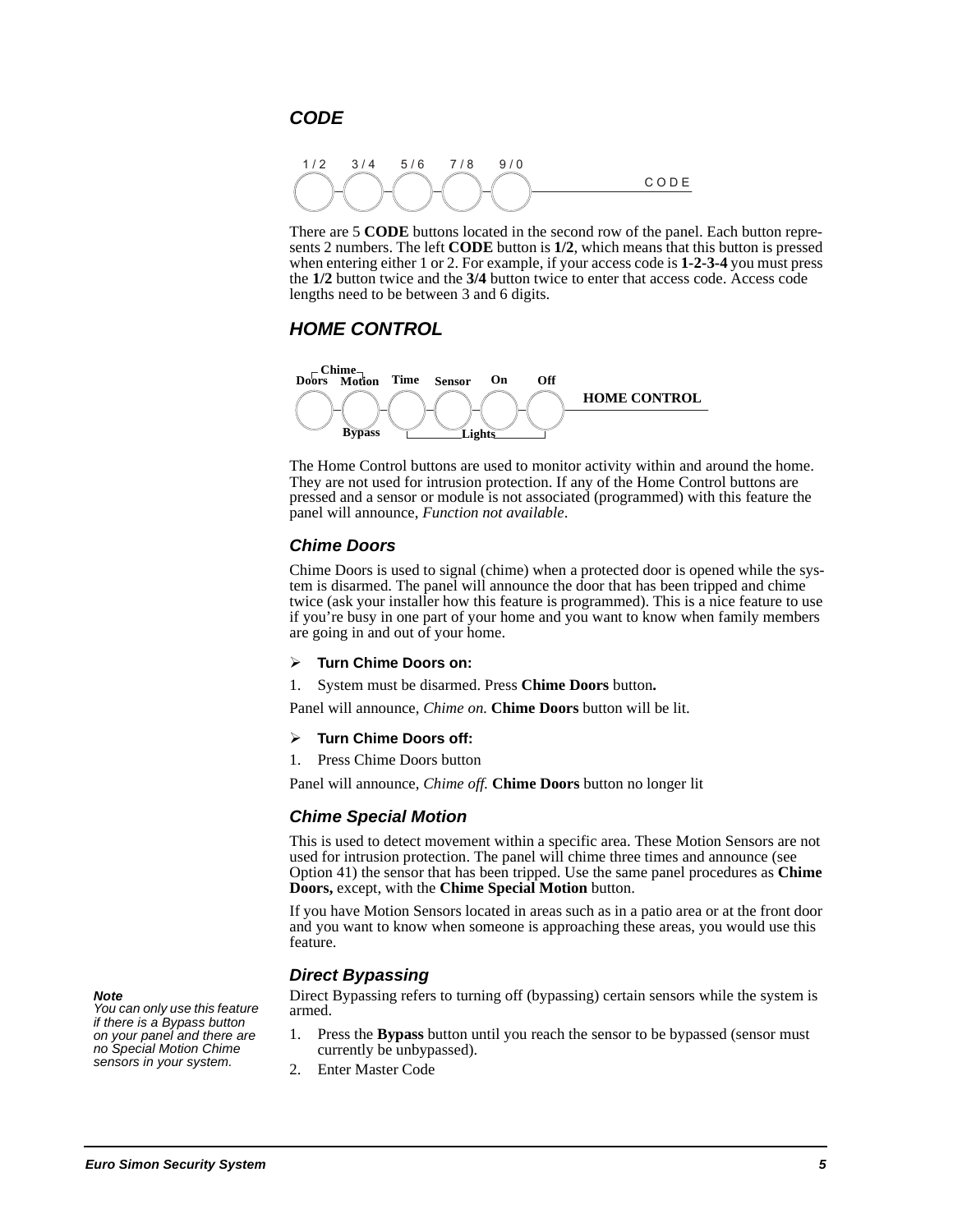### **Note**

You can only use this feature if there are no Special Motion Chime sensors in your system.

# **Direct Unbypassing**

Direct Unbypassing refers to turning on (unbypassing) certain sensors while the system is armed.

- 1. Press the **Bypass** button until you reach the sensor to be unbypassed (sensor must currently be bypassed).
- 2. Enter Master Code. **OR** Change arming level.

### **Time Activated Lights**

Turn on designated lights (with Lamp Modules) at a specific time. You can program what time the lights go on and off (see Programming - Light Control).

#### $\blacktriangleright$ **Turn Time Activated Lights on:**

1. Press **Time Lights** button.

Panel will announce, *time activated light on*. **Time Lights** button will be lit.

### -**Turn Time Activated Lights off:**

1. Press **Time Lights** button**.**

Panel will announce, *time activated light off*. **Time Lights** button no longer lit.

### **Sensor Activated Lights**

Turn on designated lights (with Lamp Modules) when a sensor is tripped. You can program lockout times when Sensor Activated Lights won't be active (see Programming Options 36 and 37).

### -**Turn Sensor Activated Lights On:**

1. System must be disarmed. Press **Sensor Lights** button.

Panel will announce, *sensor activated lights on.* **Sensor Lights** button will be lit.

### -**Turn Sensor Activated Lights Off:**

1. Press **Sensor Lights** button**.**

Panel will announce, *sensor activated lights off.* **Sensor Lights** button no longer lit.

# **Lights On**

Turns on lights that are controlled by Lamp Modules.

1. Press **Lights On** button twice.

Panel announce, *Lights on*. **Lights On** button will NOT be lit.

# **Lights Off**

Turns off lights that are controlled by Lamp Modules.

1. Press **Lights Off** button twice.

Panel announces, *Lights off.* **Lights Off** button will NOT be lit

### **Silent Exit**

This feature silences the status beeps that accompany the exit delay (see Status Beeps). Press **Chime Doors** after you arm the system to silence status beeps. The panel will still beep at the beginning and end of the exit delay.

# **EMERGENCY**

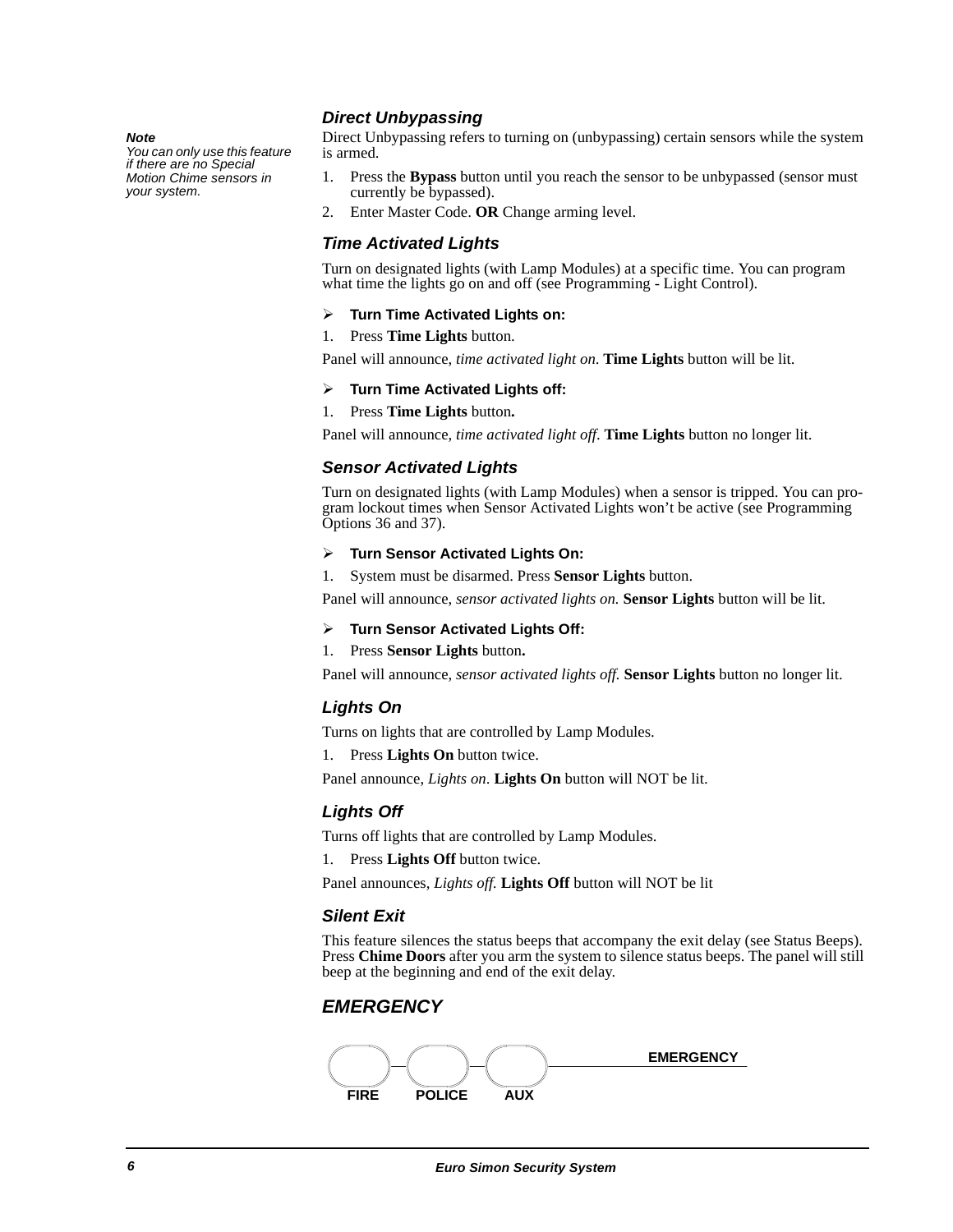Press **FIRE, POLICE,** or **AUX** for 2 seconds (or press twice quickly) to call the central monitoring station and notify them of a non-medical call for help.

# **How Your System Communicates to You**

### **Note**

The panel will not give voice messages during an AVM session. Talk to your security system dealer to see if your panel has the AVM option.

**Note** You may receive a different number of status beeps if buttons are pressed quickly.

Your system responds to you through the use of panel voice messages, status beeps, alarms, and panel indicator lights.

# **Panel Voice Messages**

When you press the buttons on the panel or the touchpads, the panel responds with voice messages. Panel voice can be enabled or disabled (see "Options").

These messages may respond with system information or prompt you to take further action. For example, if you want to disarm the system and you press the **DISARM** button, the panel responds by announcing, "*Please enter your access code."*

If you press a button and the feature has not been programmed, the panel voice will respond with "*Function not available."* An example of this would be pressing **CHIME Special Motion** button when you have no motion sensors in your system.

### **Status Beeps**

Status beeps are used to indicate key presses, status, and problems with the system. They can be enabled or disabled (see "Options"). The following table describes status beep activity.

| <b>Activity</b>                              | <b>Beep Response</b>                                                                                                                                                                                                                            |  |  |  |
|----------------------------------------------|-------------------------------------------------------------------------------------------------------------------------------------------------------------------------------------------------------------------------------------------------|--|--|--|
| ARM Doors & Windows                          | Exit delay and Entry delay beeps sound 2 times<br>every 5 seconds and 2 times per second during the<br>last 10 seconds (if Silent Exit is used, the Exit delay<br>beeps will only sound twice when you arm and<br>twice when the Exit dela      |  |  |  |
| <b>ARM Motion Sensors</b>                    | <b>Exit delay and Entry delay</b> beeps sound 3 times<br>every 5 seconds and 3 times per second during the<br>last 10 seconds (if Silent Exit is used, the Exit delay<br>beeps will only sound 3 times when you arm and 3<br>times when the Exi |  |  |  |
| ARM Doors/Windows &<br><b>Motion Sensors</b> | Exit delay and Entry delay beeps sound 4 times<br>every 5 seconds and 4 times per second during the<br>last 10 seconds (if Silent Exit is used, the Exit delay<br>beeps will only sound 4 times when you arm and 4<br>times when the Exit       |  |  |  |
| DISARM                                       | 1 beep                                                                                                                                                                                                                                          |  |  |  |
| CHIME DOORS                                  | 2 beeps (feature must be programmed by installer)                                                                                                                                                                                               |  |  |  |
| CHIME SPECIAL MOTION                         | 3 beeps (feature must be programmed by installer)                                                                                                                                                                                               |  |  |  |
| <b>Trouble Beeps</b>                         | 6 beeps every minute. Press the SYSTEM STATUS<br>button to stop beeps for 4 hours                                                                                                                                                               |  |  |  |
| No Activity Beeps                            | 20 beeps every minute for 5 minutes (feature must be<br>programmed by the installer)                                                                                                                                                            |  |  |  |

### **Status Beeps**

# **Alarm Sirens and Lamp Modules**

Exterior and interior sirens make 3 different alarm sounds on the premises, each indicating a different type of alarm. Sirens are programmed by the installer to time-out and stop sounding after a specified time.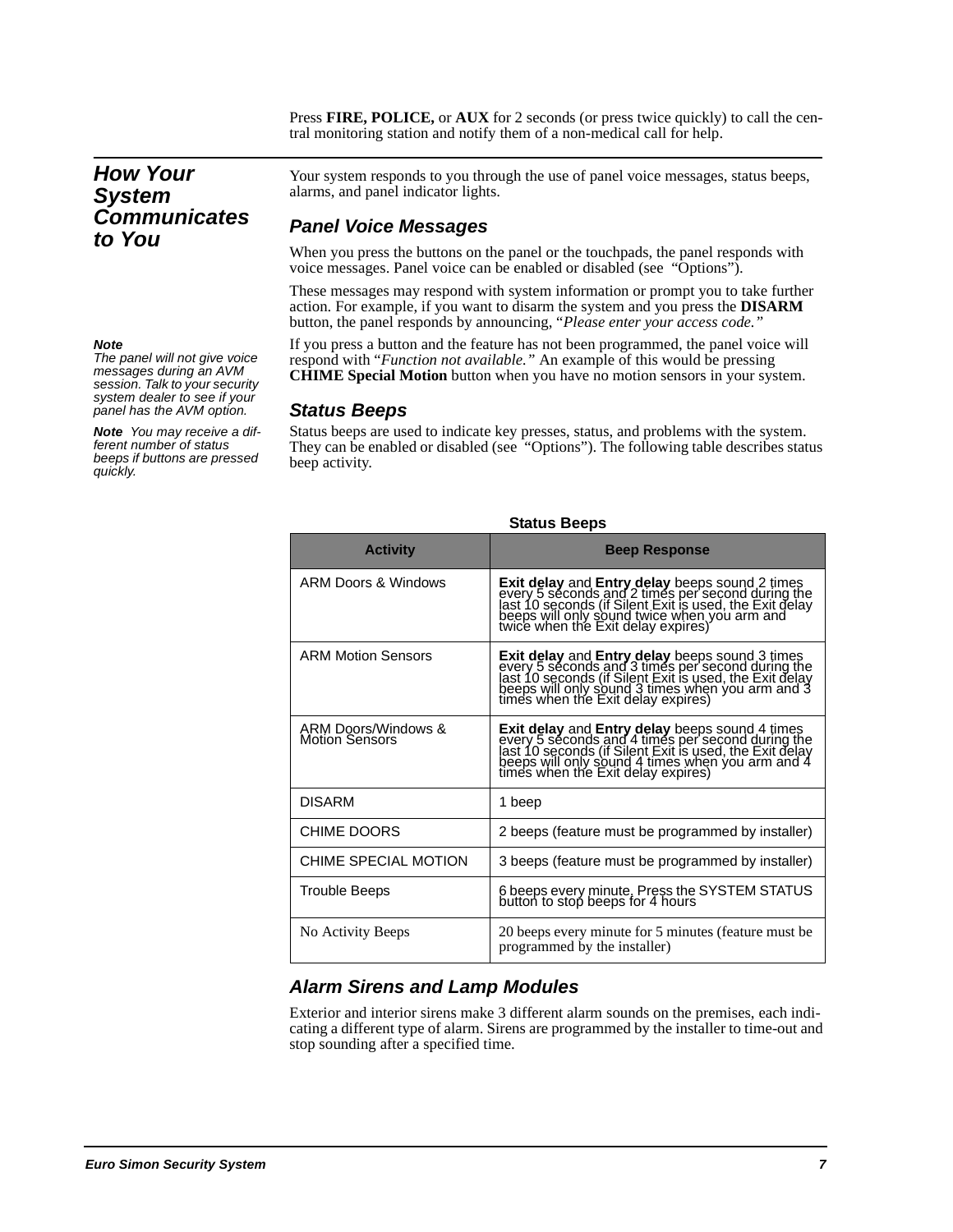Use the following table to understand the siren sounds used by the security system. Temporal 3 refers to a continuous pattern of 3 siren pulses then off for 2 seconds, 3 siren pulses then off for 2 second.

| <b>Alarm Type</b> | <b>Interior Siren Sound</b> | <b>Exterior Siren Sound</b> | Lights  |
|-------------------|-----------------------------|-----------------------------|---------|
| Fire              | Temporal 3                  | Temporal 3                  | Turn on |
| <b>Intrusion</b>  | On steady                   | On steady                   | Flash   |
| Emergency         | Fast on-off                 |                             | Turn on |

**Alarm Sirens and Lamp Modules**

# **Panel Indicator Lights**

Use the following table to understand the panel indicator lights.

| <b>Button</b>               | When the Button Light is On   | <b>When the Button</b><br><b>Flashes</b>   |
|-----------------------------|-------------------------------|--------------------------------------------|
| Arm Doors & Windows         | Doors/Windows armed           | Doors/Windows armed<br>& No Entry Delay on |
| Arm Motion Sensors          | Motion Sensors armed          | Motion Sensors armed<br>& Latchkey on      |
| Disarm                      | System disarmed               | System subdisarmed                         |
| <b>System Status</b>        | System trouble or Open Sensor | System in alarm                            |
| Chime Doors                 | Door will cause chime         |                                            |
| <b>Chime Special Motion</b> | Motion will cause chime       |                                            |
| Time Lights                 | Time activated lights on      |                                            |
| Sensor Lights               | Sensor activated lights on    |                                            |

### **Panel Indicator Lights**

# **Canceling and Preventing Accidental Alarms**

One of the biggest concerns you might have regarding your security system, is causing an accidental alarm. Most accidental alarms occur when leaving the residence after arming the system, or, before disarming the system upon your return.

# **Canceling Accidental Alarms**

You may have up to 254 seconds (programmable by your installer) to cancel an accidental alarm. See your installer to find out what time is programmed. If the programmed time has passed, you must call the central monitoring station to cancel the alarm.

You have seconds to cancel an accidental alarm.

To cancel an accidental alarm before the programmed dialer delay time expires, enter your access code.

# **Guidelines for Preventing Accidental Alarms**

The following guidelines will go a long way toward preventing accidental alarms.

- Close doors and widows before you leave your house.
- Gather your belongings, so you can exit immediately after arming the system.
- Always enter and exit within the programmed delay times.
- Make sure you leave through a door that has a delay time set for it.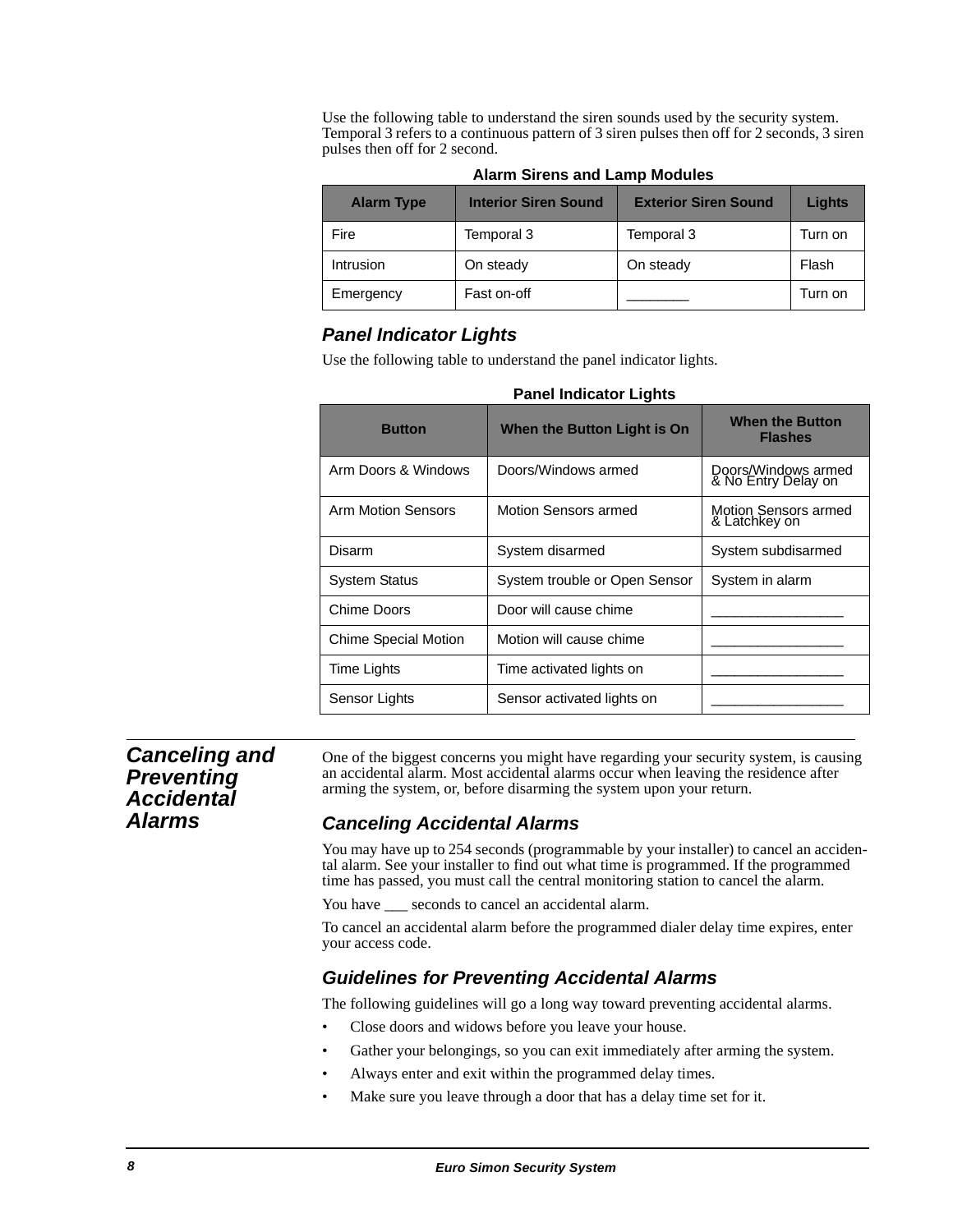- Disarm your system immediately upon returning home.
- Be aware of the devices in your security system and learn how each one operates.
- If you have pets, ask your installer if you need pet lenses in your motion detectors.
- Check the location of your smoke detectors. Smoke detectors near bathrooms and kitchens can be tripped by steam and smoke from cooking.
- Take note of system beeps, voice announcements and indicator lights which indicate the current system status.

# **How to Use an Off-Site Phone**

You may use an off-site phone to arm/disarm your panel, turn lights on and off, check system status, or conduct an audio session (ask your installer if you have this feature).

#### $\blacktriangleright$ **How to gain access to the Control Panel:**

- 1. Call the panel and let the phone ring twice then hang up.
- 2. Wait at least 10 seconds and call the panel again. You may wait up to 40 seconds before calling again.
- 3. The panel should answer on the first ring. You won't hear any prompt when the system answers.
- 4. Press the \* button on your telephone and you will hear *system activated*.

At this point you may perform the actions listed in the following table of phone commands. CODE refers to the master and access codes programmed into your system.

| <b>Panel Function</b>                                              | <b>Phone Command</b>      |
|--------------------------------------------------------------------|---------------------------|
| <b>DISARM</b>                                                      | $*$ + CODE + 1            |
| <b>ARM Doors/Windows</b>                                           | $*$ + CODE + 2            |
| ARM Doors/Windows with No Entry Delay                              | $*$ + CODE + 2 + 2        |
| <b>ARM Motions</b>                                                 | $*$ + CODE +3             |
| ARM Motions with Latchkey                                          | $*$ + CODE + 3 + 3        |
| ARM Doors/Windows and Motions                                      | $* + \text{CODE} + 2 + 3$ |
| ARM Doors/Windows with No Entry Delay and<br>Motions with Latchkey | * + CODE + 2 + 2 + 3 + 3  |
| Lights On/Off                                                      | $*$ + CODE + 0            |
| System Status                                                      | $* + \text{CODE} + # + 1$ |
| Hang Up                                                            | * + CODE + 9              |

**Phone Commands**

If you are interactive with your panel and the panel hangs up on you, the system is calling in a report to the central monitoring station due to an action made by you or someone at the security system site.

# **How to Use Your Touchpads**

Touchpads are used to control the security system from any location within or near your home.

# **Remote Handheld Touchpad**

Interfacing with the system using a Remote Handheld Touchpad is similar to using the panel.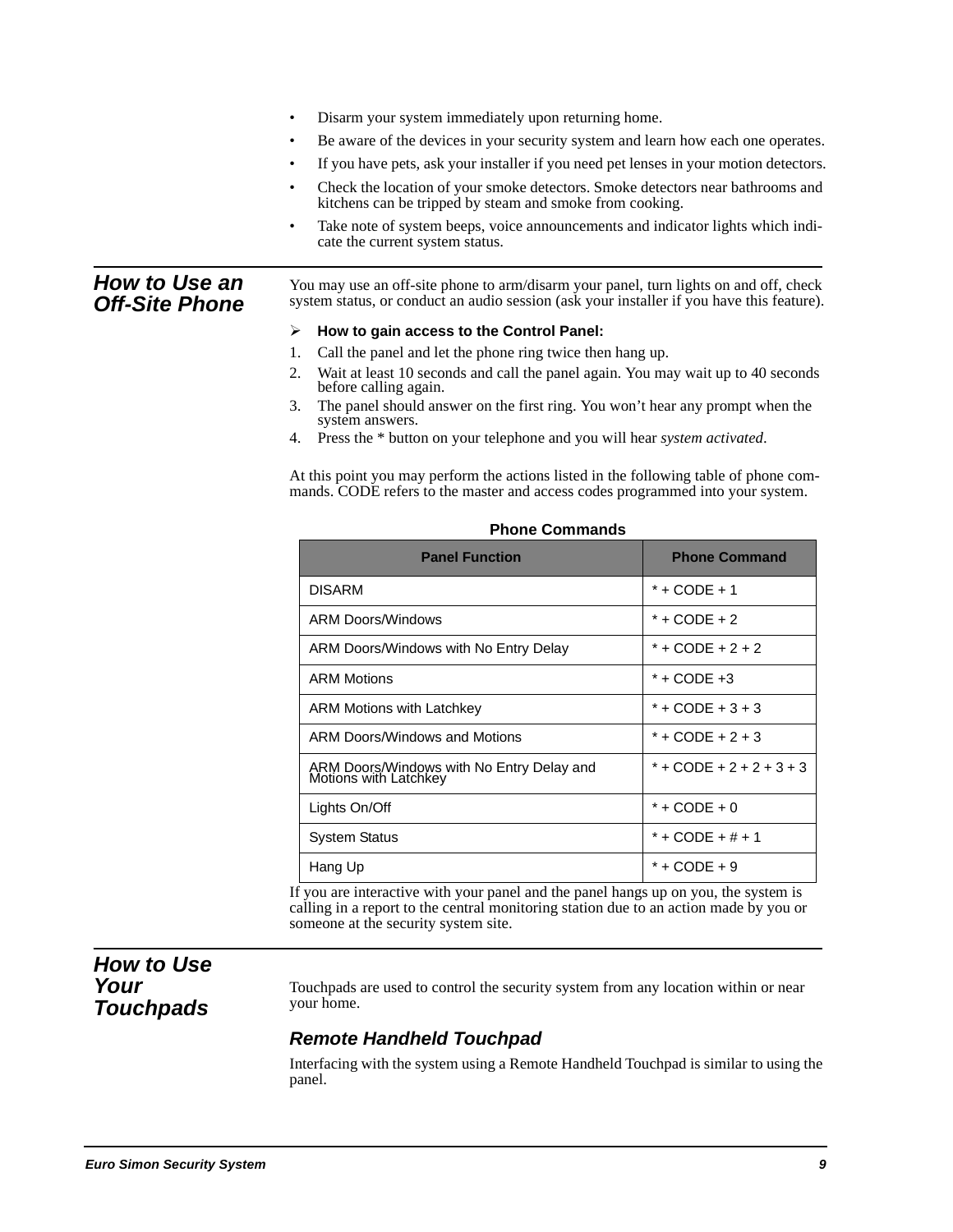

### **Note**

Depending upon how your dealer programmed your panel, you may be required to enter your access code to arm the system.

# **System Status**

Press **System Status** once to hear information about your system from the panel. See "Status Beeps".

# **ARM Doors & Windows**

Press **Arm Doors & Windows** button once to turn the security system protection on for all protected doors and windows.

Press twice to eliminate the pre-programmed entry delay.

### **ARM Motion Sensors**

Press **Arm Motion Sensors** button once to turn protection on for all Motion Sensors. Use when no one is home. This is usually used in combination with ARM Doors  $\&$ Windows. Press twice to activate the Latchkey feature.

### **Disarm**

Press **Disarm** button once and enter your access code using the NUMERIC buttons to turn security protection off.

### **Subdisarm**

Enter your master access code using the NUMERIC buttons while the system is disarmed. Panel will announce, *system disarmed.* The **Disarm** button on the panel will begin to blink.

# **Emergency**

Press both **EMERGENCY** buttons for 3 seconds to cause the system to call a central monitoring station to report a non-medical emergency.



# **Keychain Touchpad**

If your installer programmed the Keychain Touchpad with no entry delay, and you armed the system with the Keychain Touchpad, you must disarm your system before entering the home to avoid causing an alarm.

If your installer programmed your system for Remote Touchpad Arming, you must enter your home to start the entry delay before you can use your Keychain Touchpad to disarm the system.



**To avoid causing false alarms, check with your installer on how your touchpad options are programmed.**

**Warning**

**LOCK** Press once to arm doors and windows.

**LOCK** Press twice to arm doors, windows, and Motion Sensors.



**LOCK** Press 3 times to arm doors, windows, Motion Sensors, and to activate the Latchkey option.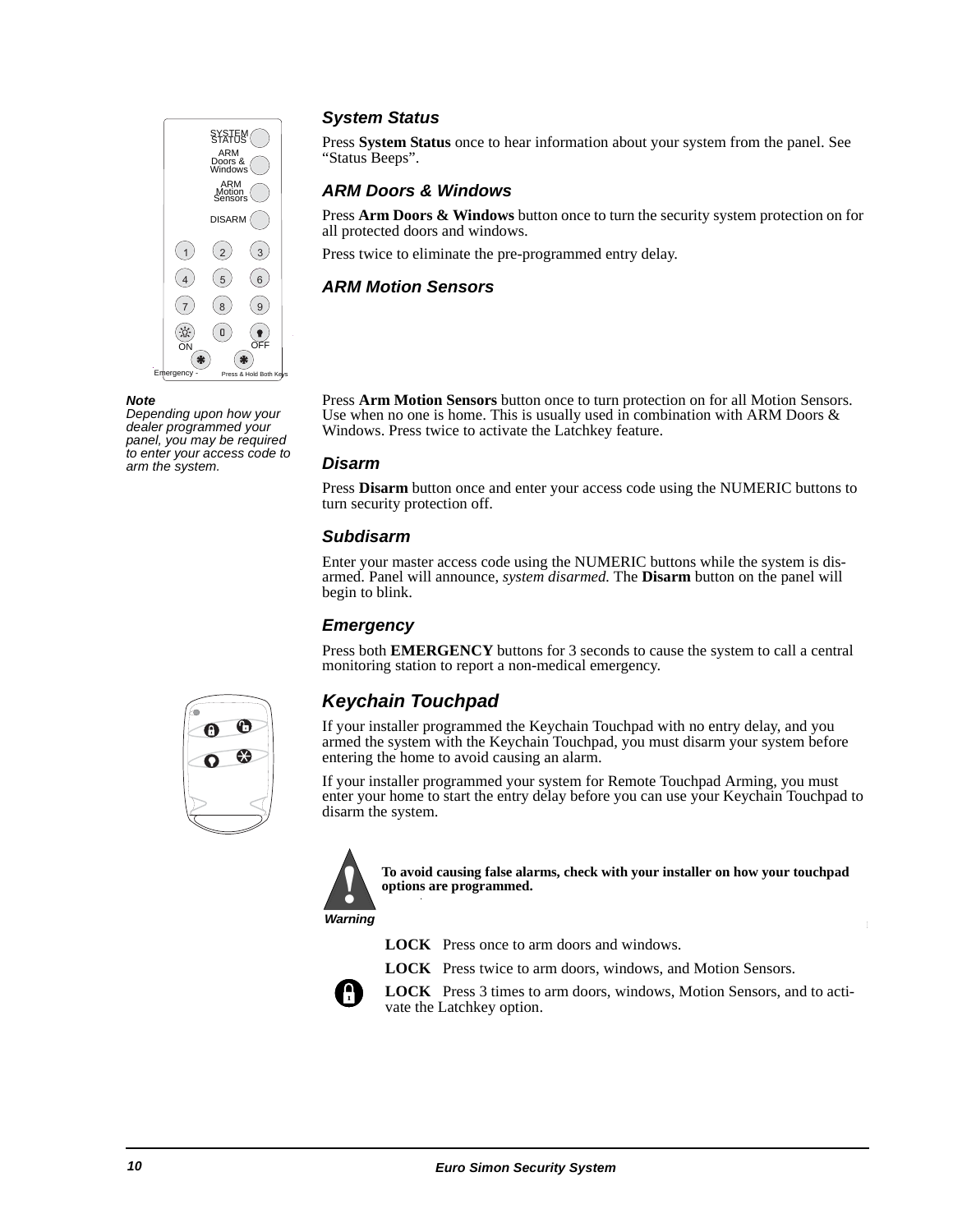

### **LOCK** and **UNLOCK**

Press both buttons simultaneously for 3 seconds to send a panic (intrusion, silent, or non-medical emergency) alarm to the central monitoring station.

Panic alarms need to be silenced from the panel, a remote handheld touchpad or another keychain touchpad. They cannot be silenced from the same keychain that activated the alarm.

**UNLOCK** Press to disarm your security system.

**STAR** Can be programmed to control a device connected to a universal module.

### **Note**

For any keypress on the Keychain Touchpad, hold the button until the indicator light blinks.

# **Programming Your System**

The programming decals are visible when you open the panel cover (see below). These decals are designed to make system programming easier for you. Always begin by entering your access code. Then, choose an operation from the **START MENU**. Follow the voice prompts and flow arrows to complete the desired task. Notice the button flow diagrams following the **Instruction Summary.**



# **Programming Instructions**

Use the following instructions to access the programming buttons and programming decals.

1. System must be disarmed. **Open the Panel Cover** by pressing the plastic latch on the top of the panel. When you open the cover you will immediately be prompted by the panel voice to use the numbered keys to enter your ID.

### 2. **Enter the Master Access Code**.

3. The system voice will prompt you to begin with the **START MENU**.

The **START MENU** includes the following buttons:

- Add
- Delete
- Cancel
- **Test**
- Clock Set

Press the appropriate button.

### **Note**

The Master access code is 1-2-3-4 when the panel is shipped. You should change your Master Access Code after your system is installed (see "Access Code").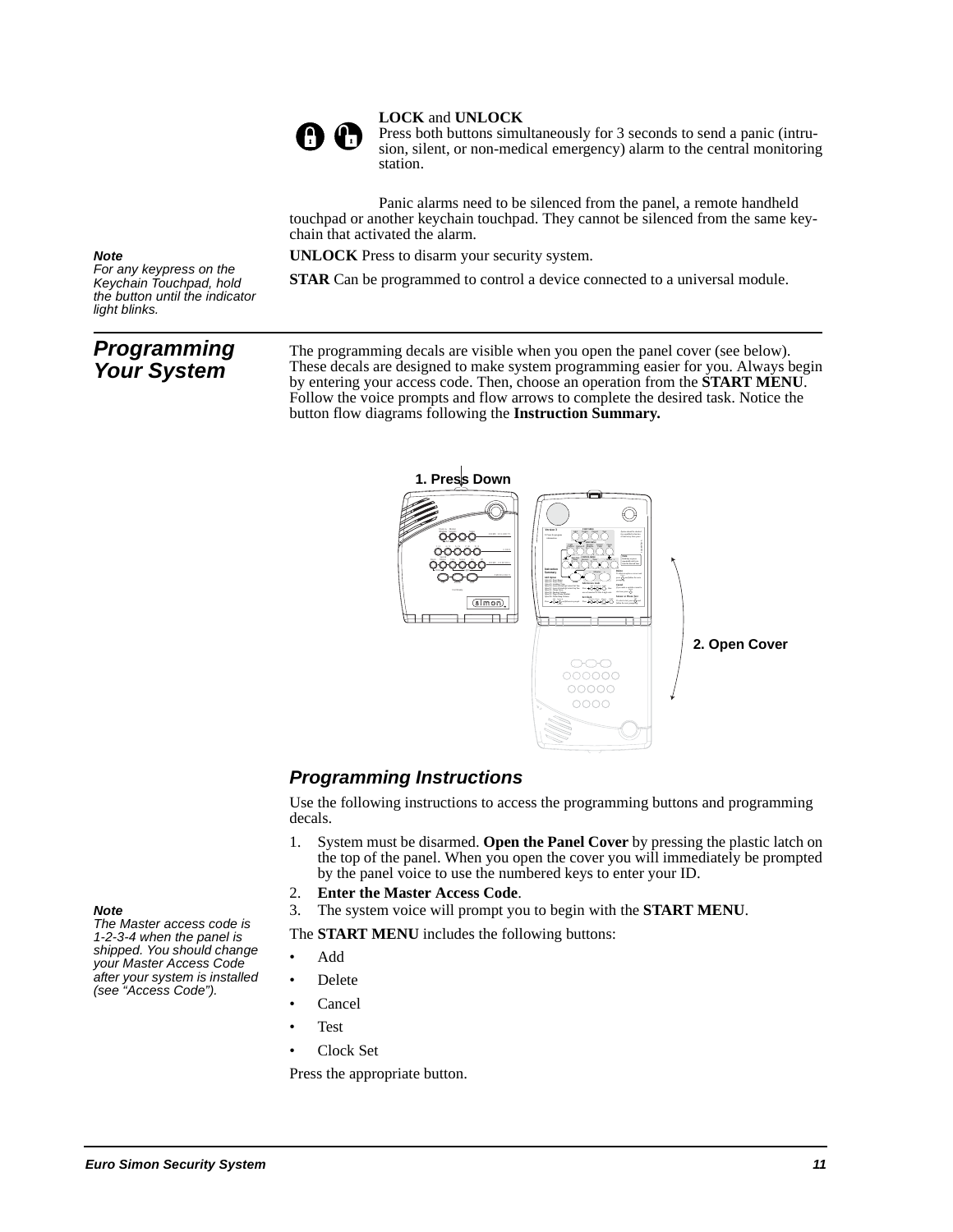4. After pressing a button on the **START MENU** the system voice will prompt you to use the **MAIN MENU.**

The **MAIN MENU** includes the following buttons:

- **Light Control**
- Option #
- Sensor/Remote
- Access Code

Press the appropriate button. Depending on the button you pressed, the system will prompt you to continue by pressing other buttons on the panel.



# **Access Codes**

Your security system has a master access code, access codes 1-5, and a panic code used for arming and disarming the panel. The master code is used for disarming and programming your system. Access codes 1-5 are generally used for children or as temporary codes for a baby-sitter or service personnel. The panic code may be entered to arm, disarm or subdisarm the system in a non-medical emergency situation. The panel will call the central station with a panic alarm report, but there will be no indication of an alarm at the panel.

Your system may be set up so that the master code or an access code is required when arming. If so, the panel will prompt you to enter a code when you attempt to arm the system.

 $\blacktriangleright$ **How to change an Access Code:**

**Press Add Code Access DONE then use red numbers Add Access Code**

1. **Open the cover** of the panel.

### **Note**

Codes are always needed to disarm the system. Depending on the panel configuration, codes may be needed to arm the system.

### **Note**

Because different codes can be entered using the same button presses you have to use caution when programming the panic code. You need to ensure that the panic code does not use the same button presses as other access codes. For example if the master code is 1234, do not program the panic code to be 2244. The panel would interpret these codes to be the same code.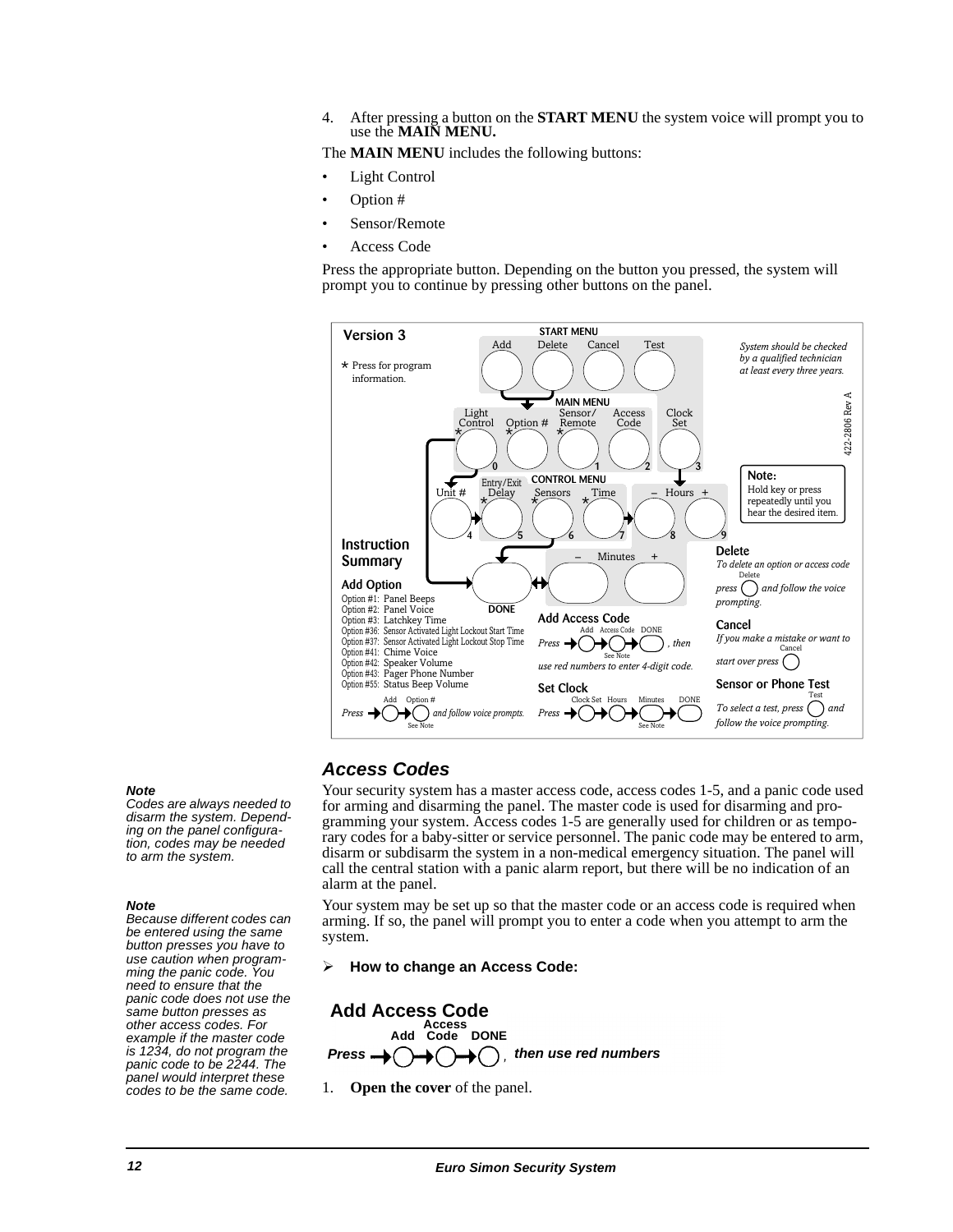- 2. The panel voice prompts you to *Use numbered keys to enter ID.* **Enter your master access code** using the numbered keys.
- 3. The panel voice prompts you to *Please select from START MENU.* **Press the Add button** on the START MENU.
- 4. The panel voice prompts you to *Select from MAIN MENU.* **Press the Access Code button** on the MAIN MENU.
- 5. The panel voice responds with *Master Code, press again for next access code or DONE to select or press CANCEL to quit.* Press the access code button again to hear the next access code. When you hear the access code you wish to change **press the DONE Button***.*
- 6. **Enter 3-6 new numbers** using the numbered keys. (Access Code length is programmed by the installer.)
- 7. **Close the panel cover**.
- -**How to Delete an Access Code:**

# $\mathsf{Press}\rightarrow\bigcirc\rightarrow\bigcirc\rightarrow\bigcirc\rightarrow\bigcirc$ **Delete Code Access DONE Delete Access Code**

- 1. **Open the cover** of the panel.
- 2. The panel voice prompts you to *Use numbered keys to enter ID.* **Enter your master access code** using the numbered keys.
- 3. The panel voice prompts you to *Please select from START MENU.* **Press the Delete button** on the START MENU.
- 4. The panel voice prompts you to *Select from MAIN MENU.* **Press the Access Code button** on the MAIN MENU.
- 5. The panel voice responds with *Access Code 1, press again for next access code or DONE to select or press CANCEL to quit.* Press the access code button again to hear the next access code. When you hear the access code you wish to delete, **press the DONE Button***.* The panel voice responds with *Access Code X deleted*.
- 6. **Close the panel cover**.

# **Light Control**

You system has the ability to control lights from the panel. A specific light or group of lights can be programmed to turn on and off at designated times.

### **House Code**

Refers to a group of lights that can be controlled from the panel.

### **Unit Number**

Refers to a specific light within a house code.

#### $\triangleright$ **How to set time for light control:**

- 1. **Open the cover** of the panel.
- 2. The panel voice prompts you to *Use numbered keys to enter ID.* **Enter your master access code** using the numbered keys.
- 3. The panel voice prompts you to *Please select from START MENU.* **Press the Add button** on the START MENU.
- 4. The panel voice prompts you to *Select from MAIN MENU.* **Press the Light Control button** on the MAIN MENU.
- 5. The panel voice responds with *House Code is \*, press again to change or press unit number.* This is the House Code that was set by your installer. Don't change it. **Press the Unit # button.**
- 6. The panel responds with *Unit #1 press again to change or select from control menu.* Keep pressing the **Unit # button** until the correct unit is selected.
- 7. Press the **Time button** on the control menu. The panel voice prompts you, *On time is \*\*\*\* to change press hours and minutes then press done.*
- 8. Press the **Hours and Minutes buttons** to set the correct on time.

**Note**  The panel lists house codes A - O. Ask your installer what house code your lights are set up on. Your house code for lights is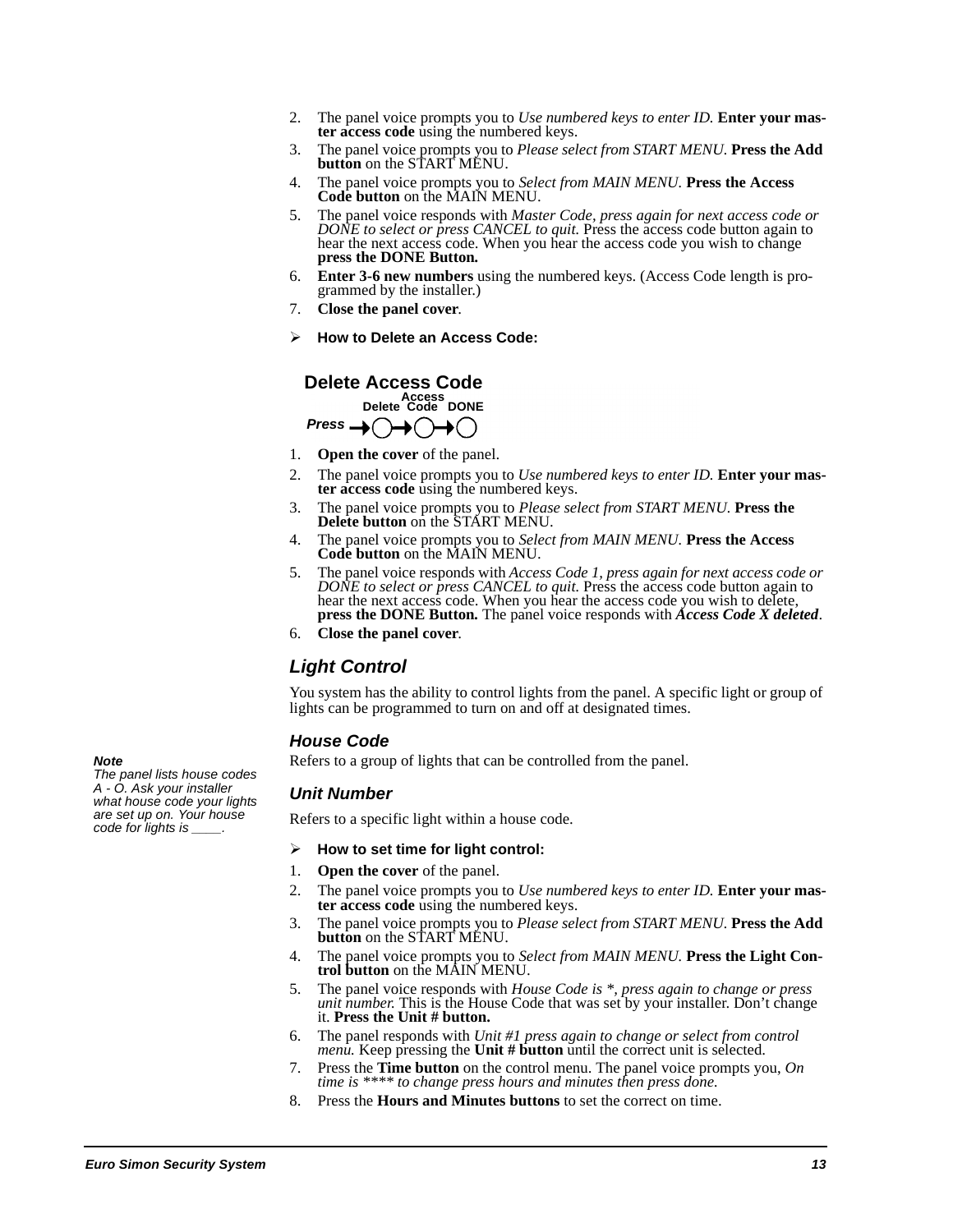- 9. Press **Done.** Panel will announce, *Off time is \*\*\*\* to change press hours and minutes then press done.*
- 10. Press the **Hours and Minutes buttons** to set the correct off time.
- 11. Press **Done.** Panel will announce the unit number with the on and off times you just programmed.

# **Programming Options**

The following table is a list of options you can change.

### **Programming Options**

| <b>Option #</b>                                | Add                                  | <b>Delete</b> |
|------------------------------------------------|--------------------------------------|---------------|
| 01 - Panel Beeps                               | On                                   | Off           |
| 02 - Panel Voice                               | On                                   | Off           |
| 36 - Sensor Activated Light Lockout Start Time | 12:00 am (mid-<br>night) to 11:59 pm | Off           |
| 37 - Sensor Activated Light Lockout Stop Time  | 12:00 am (mid-<br>night) to 11:59 pm | Off           |
| 41 - Chime Voice                               | On                                   | Off           |
| 42 - Speaker Volume                            | $1 - 8$                              | 8 (highest)   |
| 55 - Status Beep Volume                        | 1 - 10                               | 7             |

Press **Add** in the **START MENU** and follow the voice prompts to turn an option on.

Press **Delete** in the **START MENU** to turn an option off.

When entering a single digit option number  $(1-9)$ , you must type a zero before the number (i.e. 01, 02, .....). All option numbers must be 2 digits.

# **Option 01 - Status Beeps**

Add this option to enable panel beeps. Status beeps are any beeps (including chime beeps) that come from the panel. See "Status Beeps".

- 1. Open panel cover. Panel announces, *Use numbered keys to enter ID.*
- 2. Enter Access Code using the numbered keys. Panel announces, *Please select from Start Menu.*
- 3. Press **Add** from the Start menu. Panel announces, *Select from main menu.*
- 4. Press **Option #**. Panel announces, *Option 1, press again for next option or done to select*
- 5. Press **DONE**. Panel announces, *Option 1 is on*.

**Delete** turns off panel piezo beeps.

- 1. Open panel cover. Panel announces, *Use numbered keys to enter ID.*
- 2. Enter Access Code using the numbered keys. Panel announces, *Please select from Start Menu.*
- 3. Press **Delete** from the Start menu. Panel announces, *Select from main menu.*
- 4. Press **Option #**. Panel announces, *Option 1, press again for next option or done to select.*
- 5. Press **DONE**. Panel announces, *Option 1 deleted.*

# **Option 02 - Panel Voice**

Panel Voice may be disabled, except for status messages, open sensor responses, and when in program mode.

**Add** enables the panel voice.

1. Open panel cover. Panel announces, *Use numbered keys to enter ID.*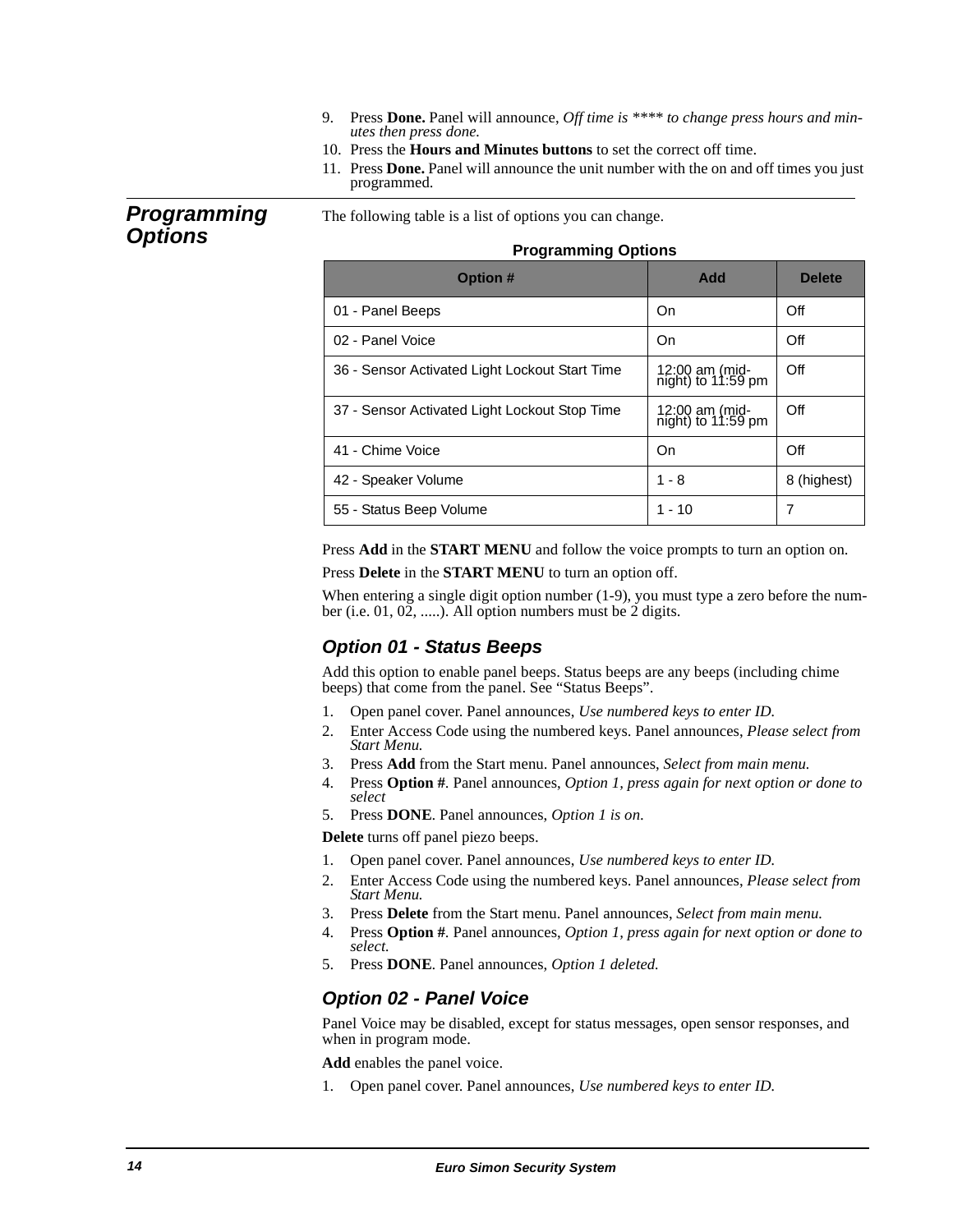- 2. Enter Access Code using the numbered keys. Panel announces, *Please select from Start Menu.*
- 3. Press **Add** from the Start menu. Panel announces, *Select from main menu*
- 4. Press **Option #.** Panel announces, *Option 1, press again for next option or done to select.*
- 5. Press **02**. Panel announces, *Option 2, press again for next option or done to select*
- 6. Press **DONE**. Panel announces, *Option 2 is on*.

**Delete** disables the panel voice.

- 1. Open panel cover. Panel announces, *Use numbered keys to enter ID.*
- 2. Enter Access Code using the numbered keys. Panel announces, *Please select from Start Menu.*
- 3. Press **Delete** from the Start menu. Panel announces, *Select from main menu*
- 4. Press **Option #**. Panel announces, *Option 1, press again for next option or done to select.*
- 5. Press **02.** Panel announces, *Option 2 press again for next option or done to select.*
- 6. Press **DONE**. Panel announces, *Option 2 deleted.*

### **Option 36 and 37- Sensor Activated Light Lockout Start and Stop Times**

Adding these options lets you control when sensor activated lights are active. The panel will not turn on a light between the programmed start time (option 36) and the programmed stop time (option 37), even if sensor activated lights are on. **Both options must be programmed for this option to work correctly**.

For example, if you don't want sensor activated lights to be active during daylight hours, set the lockout start time to begin at dawn and set the stop time (option 37) to coincide with sunset.

### **Option 36: Sensor Activated Light Lockout Start Time**

**Add** enables sensor activated light lockout start time (midnight to 11:59 P.M.).

- 1. Open panel cover. Panel announces, *Use numbered keys to enter ID.*
- 2. Enter Access Code using the numbered keys. Panel announces, *Please select from Start Menu.*
- 3. Press **Add** from the Start menu. Panel announces, *Select from main menu*
- 4. Press **Option #**. Panel announces, *Option 1, press again for next option or done to select.*
- 5. Press **36**. Panel announces, *Option 36, press again for next option or set hours and minutes, then press done.*
- 6. Press **Hours** and **Minutes** to set the time.
- 7. Press **DONE**. Panel announces the time that has been set.

**Delete** disables sensor activated light lockout start time. The panel will turn on a light activated by a sensor, if sensor activated lights are enabled.

- 1. Open panel cover. Panel announces, *Use numbered keys to enter ID.*
- 2. Enter Access Code using the numbered keys. Panel announces, *Please select from Start Menu.*
- 3. Press **Delete** from the Start menu. Panel announces, *Select from main menu*
- 4. Press **Option #**. Panel announces, *Option 1, press again for next option or done to select.*
- 5. Press **36**. Panel announces, *Option 36, press again for next option or done to delete.*
- 6. Press **DONE**. Panel announces, *Option 36 deleted.*

### **Option 37: Sensor Activated Light Lockout Stop Time**

**Add** enables sensor activated light lockout stop time (midnight to 11:59 P.M.).

1. Open panel cover. Panel announces, *Use numbered keys to enter ID.* 

### **Note**

The panel voice is always on for status messages, open sensor responses and when in program mode.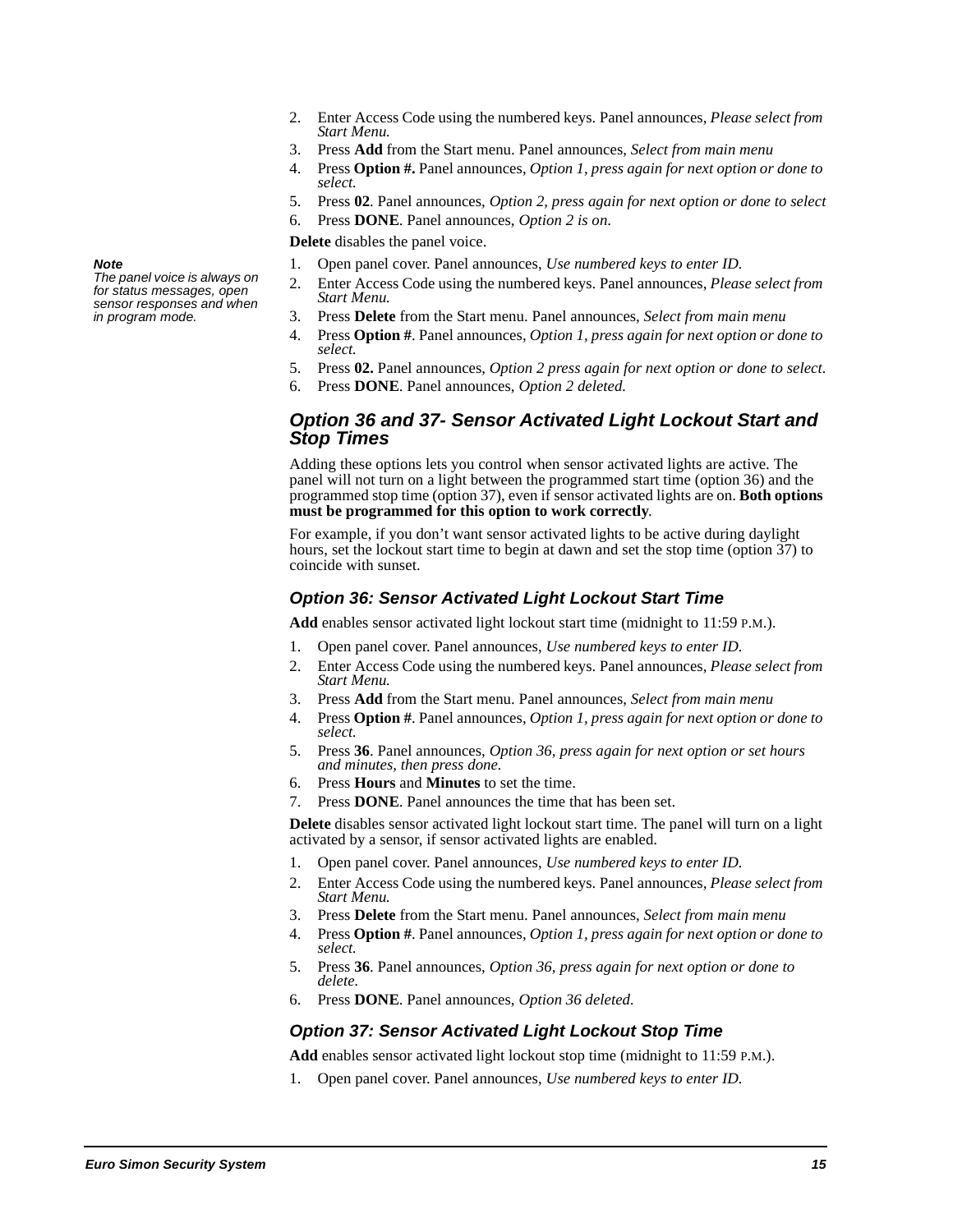- 2. Enter Access Code using the numbered keys. Panel announces, *Please select from Start Menu.*
- 3. Press **Add** from the Start menu. Panel announces, *Select from main menu*
- 4. Press **Option #**. Panel announces, *Option 1, press again for next option or done to select.*
- 5. Press **37.** Panel announces, *Option 37, press again for next option or set hours and minutes, then press done.*
- 6. Press **Hours** and **Minutes** to set the time.
- 7. Press **DONE**. Panel announces the time that has been set.

**Delete** disables sensor activated light lockout stop time. The panel will turn on a light activated by a sensor at all times if sensor activated lights are enabled.

- 1. Open panel cover. Panel announces, *Use numbered keys to enter ID.*
- 2. Enter Access Code using the numbered keys. Panel announces, *Please select from Start Menu.*
- 3. Press **Delete** from the Start menu. Panel announces, *Select from main menu*
- 4. Press **Option #**. Panel announces, *Option 1, press again for next option or done to select.*
- 5. Press **37.** *Option 37, press again for next option or done to delete.*
- 6. Press **DONE**. Panel announces, *Option 37 deleted.*

# **Option 41 - Voice Chime**

The panel will verbally announce which chime sensor has been tripped if the chime feature is on.

**Add** enables chime voice.

- 1. Open panel cover. Panel announces, *Use numbered keys to enter ID.*
- 2. Enter Access Code using the numbered keys. Panel announces, *Please select from Start Menu.*
- 3. Press **Add** from the Start menu. Panel announces, *Select from main menu*
- 4. Press **Option #**. Panel announces, *Option 1, press again for next option or done to select.*
- 5. Press **41.** Panel announces, *Option 41, press again for next option or done to select*
- 6. Press **DONE**. Panel announces, *Option 41 is on.*

**Delete** disables chime voice. The panel will not announce which chime sensor has been tripped but will still chime 2 times for doors and 3 times for motion sensors when a given sensor is tripped.

- 1. Open panel cover. Panel announces, *Use numbered keys to enter ID.*
- 2. Enter Access Code using the numbered keys. Panel announces, *Please select from Start Menu.*
- 3. Press **Delete** from the Start menu. Panel announces, *Select from main menu*
- 4. Press **Option #**. Panel announces, *Option 1, press again for next option or done to select.*
- 5. Press **41.** Panel announces, *Option 41, press again for next option or done to delete*
- 6. Press **DONE**. Panel announces, *Option 41 deleted.*

# **Option 42 - Speaker Level**

When this option is turned on you can set the panel speaker level from 1 (the lowest voice level) to 8 (the highest voice level). When you turn this option off, the speaker level is set to 8 (the highest voice level).

**Add** allows you to set the speaker level from 1-8.

- 1. Open panel cover. Panel announces, *Use numbered keys to enter ID.*
- 2. Enter Access Code using the numbered keys. Panel announces, *Please select from Start Menu.*
- 3. Press **Add** from the Start menu. Panel announces, *Select from main menu*
- 4. Press **Option #**. Panel announces, *Option 1, press again for next option or done to select.*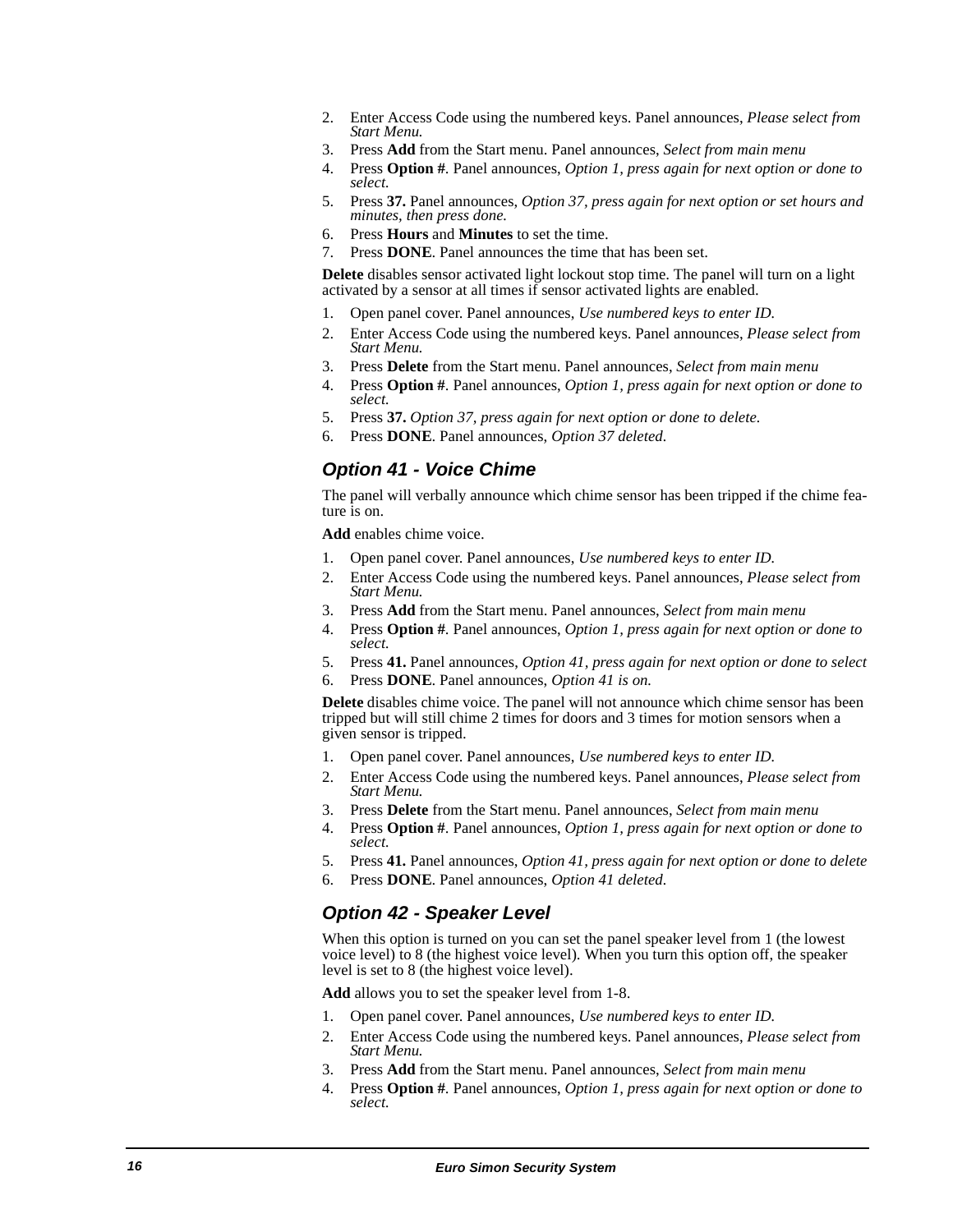- 5. Press **42.** Panel announces, *Option 42, press again for next option or use numbered keys to enter option.*
- 6. Enter the voice level (1 8) with the numbered keys.
- 7. Panel announces the speaker level that has been selected

**Delete** sets the speaker level to 8 (the highest voice level).

- 1. Open panel cover. Panel announces, *Use numbered keys to enter ID.*
- 2. Enter Access Code using the numbered keys. Panel announces, *Please select from Start Menu.*
- 3. Press **Delete** from the Start menu. Panel announces, *Select from main menu*
- 4. Press **Option #**. Panel announces, *Option 1, press again for next option or done to select.*
- 5. Press **42.** Panel announces, *Option 42, press again for next option or done to delete.*
- 6. Press **DONE**. Panel announces, *Option 42 deleted.*

# **Option 55: Status Sounds**

|                      | Add allows you to set the volume for status sounds, such as arming beeps, trouble<br>beeps, and status beeps. The lowest volume setting is 1, the highest is $10$ . |
|----------------------|---------------------------------------------------------------------------------------------------------------------------------------------------------------------|
|                      | Open panel cover. Panel announces, <i>Use numbered keys to enter ID</i> .<br>1.                                                                                     |
|                      | Enter Access Code using the numbered keys. Panel announces, <i>Please select from</i><br>2.<br>Start Menu.                                                          |
|                      | Press Add from the Start menu. Panel announces, Select from main menu<br>3.                                                                                         |
|                      | Press Option #. Panel announces, Option 1, press again for next option or done to<br>4.<br>select.                                                                  |
|                      | Press 55. Panel announces, <i>Option 55, press again for next option or done to</i><br>5.<br>select                                                                 |
|                      | Use the numbered keys to enter the desired volume setting $(01-10)$ .<br>6.<br>Press DONE.<br>7.                                                                    |
|                      | <b>Delete</b> sets the volume of status sounds to the default setting (7).                                                                                          |
|                      | 1.<br>Open panel cover. Panel announces, <i>Use numbered keys to enter ID</i> .                                                                                     |
|                      | 2.<br>Enter Access Code using the numbered keys. Panel announces, Please select from<br>Start Menu.                                                                 |
|                      | Press Delete from the Start menu. Panel announces, Select from main menu<br>3.                                                                                      |
|                      | Press Option #. Panel announces, <i>Option 1, press again for next option or done to</i><br>4.<br>select.                                                           |
|                      | Press 55.<br>5.                                                                                                                                                     |
|                      | Press DONE.<br>6.                                                                                                                                                   |
| <b>Trouble Beeps</b> | Your security system is able to automatically test itself for:                                                                                                      |
|                      | Power failures<br>$\bullet$                                                                                                                                         |
|                      | Low batteries<br>$\bullet$                                                                                                                                          |
|                      | Non-working sensors<br>$\bullet$                                                                                                                                    |
|                      | Communication troubles with the Central Monitoring Station                                                                                                          |
|                      | When your security system detects one of the problems above, six rapid beeps sound<br>every minute, until the trouble condition is corrected.                       |
|                      |                                                                                                                                                                     |

**Silencing Trouble Beeps** To stop the trouble beeps, press the **SYSTEM STATUS**  button or arm/disarm the system while the trouble condi-tion exists. Trouble beeps will begin 4 hours later, unless the trouble condition is corrected.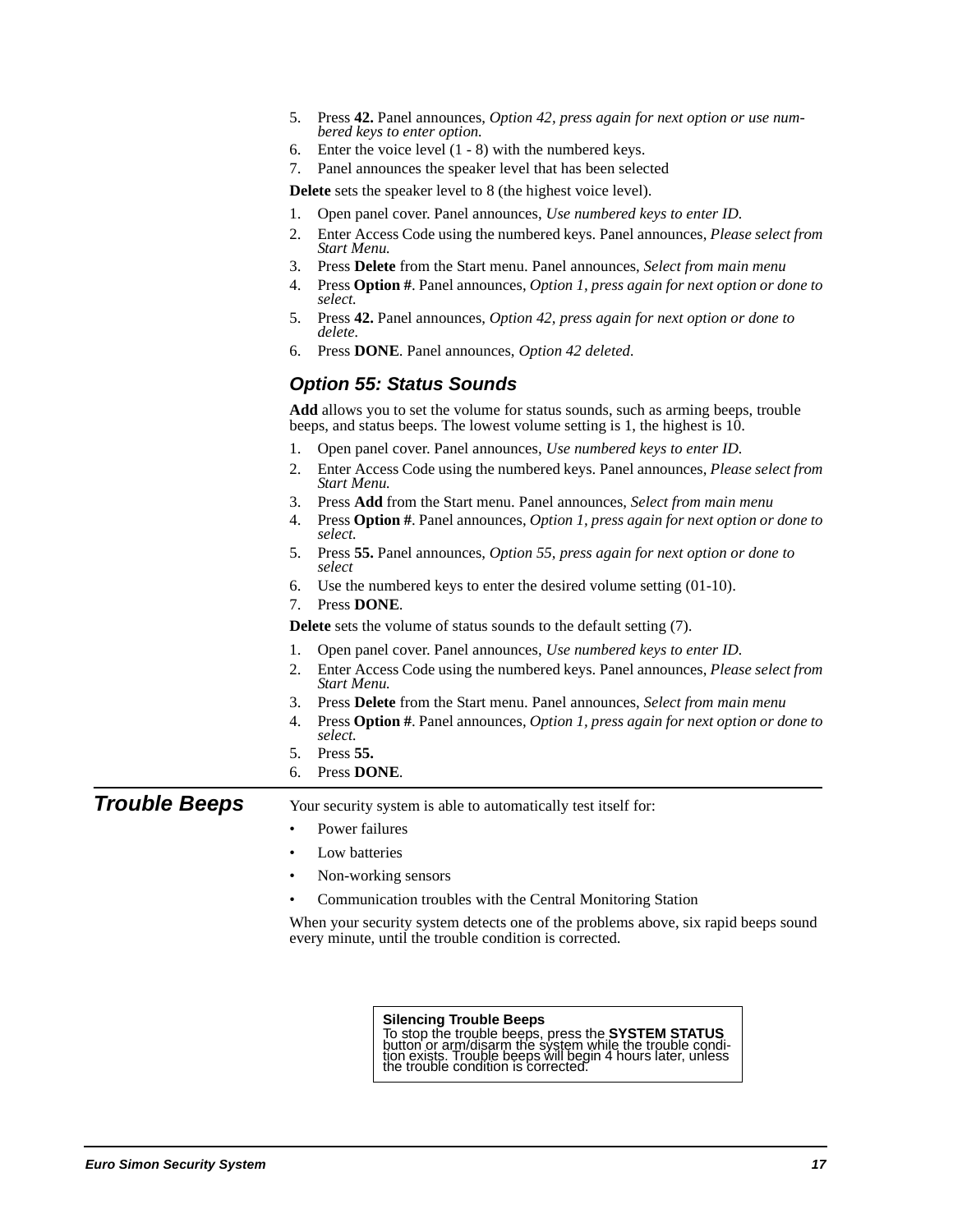# **AC Power Failure**

This condition occurs if your security system has been accidentally unplugged or if there has been an AC power outage. The backup battery will take over. If AC power is not restored within 15 seconds, the panel will go dark and alert you with trouble beeps. If you press any button, the display will light and pressing **SYSTEM STATUS** will confirm the AC power failure. If AC power is not restored within a programmed period of time (5-254 minutes) the system will call the central monitoring station (if programmed by installer). The backup battery, if fully charged, will last for 18 - 24 hours with no AC power.

# **System Battery Failure**

This condition occurs if the emergency backup battery has failed. Status beeps will start and the **SYSTEM STATUS** button will light. Press the **SYSTEM STATUS** button to hear the trouble message. If your AC power is not working, your security system will shut down once the battery has failed. If the condition does not clear after AC power has been restored and 24 hours have passed, call your security system dealer.

# **Sensor Failure**

This condition occurs if a sensor is not communicating with the panel. Status beeps will start and the **SYSTEM STATUS** button will light. Press the **SYSTEM STATUS** button to hear which sensor(s) failed. Perform sensor tests. It may be necessary for you to call your security system dealer if the problem continues.

# **Sensor Low Battery**

This condition occurs if a system sensor has a low battery. The sensor may still be communicating with the panel. Status beeps will start and the **SYSTEM STATUS** button will light. Press the **SYSTEM STATUS** button to hear which sensor has a low battery. It may be necessary for you to call your security system dealer to resolve this problem. Some sensor batteries can be replaced by the homeowner.

# **Fail-To-Communicate**

This condition occurs if your security system cannot communicate to the central monitoring station. Your system will try to report to the central monitoring station 8 times before it tells you there is a Fail-To-Communicate problem. Status beeps will start and the **SYSTEM STATUS** button will light. Press the **SYSTEM STATUS** button to hear the trouble message. It may be necessary for you to call your security system dealer if the problem continues.

# **Sensor Open**

This condition occurs if a door or window is open, a system sensor has been disturbed and not reset properly. For example, a Door/Window Sensor magnet may have been removed from the sensor. Your system will indicate this condition to you by causing the **SYSTEM STATUS** button to light. When you press this button, the system responds with *Sensor # Name open*. Correct the problem by resetting the sensor. If this condition continues, call your security system dealer

# **Sensor Tampered**

This condition occurs when a sensor is physically tampered with. If the system is armed an alarm will occur. For example, the cover is taken off of one of the sensors. Your system will indicate this condition to you by causing the **SYSTEM STATUS** button to light. When you press this button, the system responds with, *Sensor # Name tampered.*  Correct the problem by resetting the sensor. If this condition continues, call your security system dealer.

# **Option 50 Detected**

The panel receiver may be experiencing some interference. The system will call to notify the central monitoring station about this problem.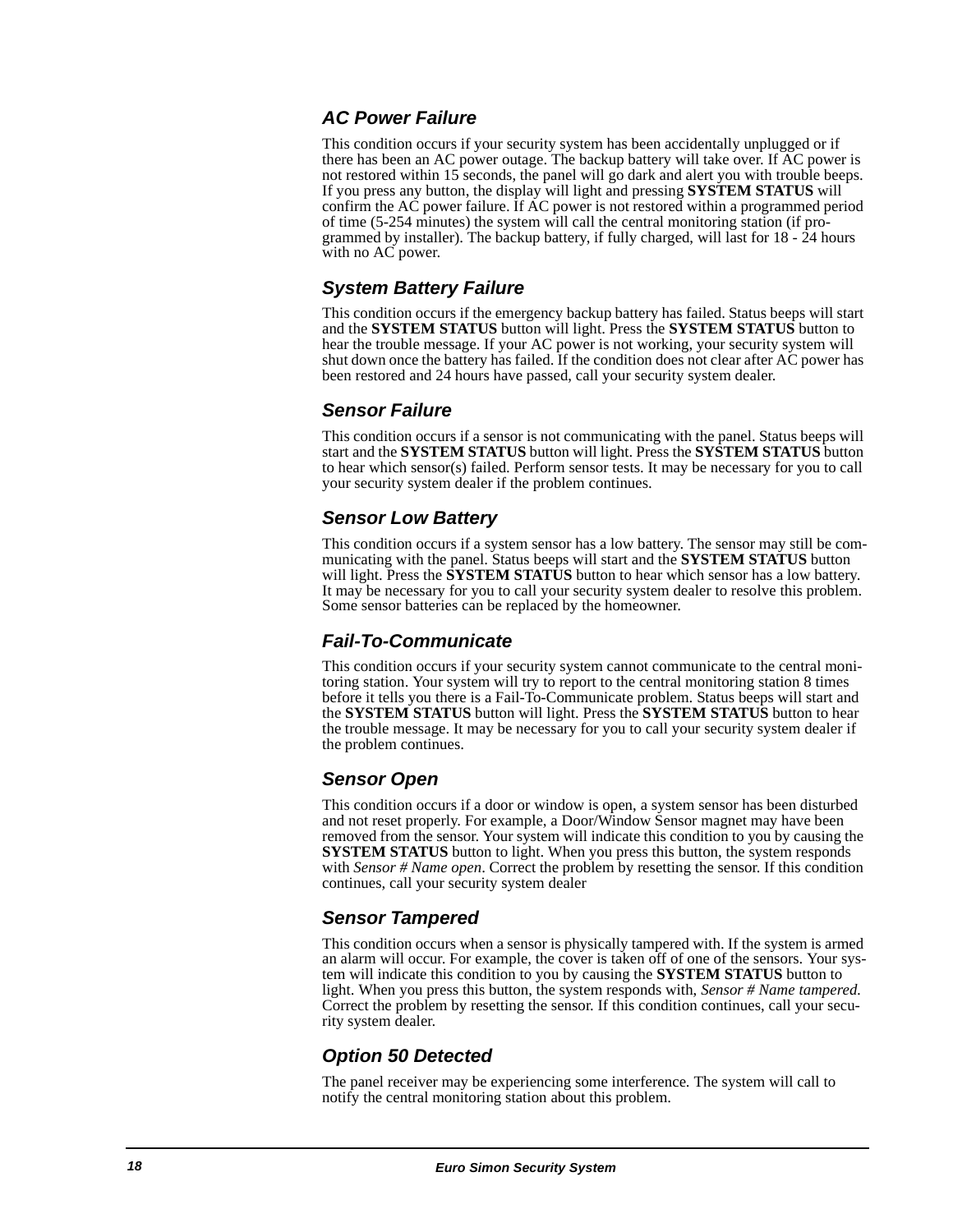# **Siren 1 or 2 Failure**

Call your security system dealer.

# **System Access Alarm**

The panel cover was opened while the system was armed. The system will call the central monitoring station to report a tamper alarm.

> **Clearing System Status** Press the SYSTEM STATUS button, listen to the status<br>message, then disarm the system to clear system sta-<br>tus. If the trouble condition was a low CPU battery, per-<br>form a sensor test. The SYSTEM STATUS button<br>should turn o

**Testing** As an added safeguard, there are system tests you should do yourself on a regular basis. It is recommended that you test your system weekly.

# **Testing Sensors**

You can test sensors one at a time to make sure they are sending strong signals to the panel. You should test the security system at least once a week.

#### $\triangleright$ **To perform the sensor test:**

- 1. Open the panel Cover.
- 2. Enter the master access code.
- 3. Press the **Test** button once. The panel will announce *Sensor Test*.
- 4. Press the **DONE** button.

The panel will voice prompt you with a list of your programmed sensors that you need to test. The panel will start with sensor 1 and announce *Test sensor 1, sensor name.*

When you trip a sensor and it communicates successfully it will be removed from the list. You may trip the sensors in any order. The sensor test has a 4 minute time-out that resets with each sensor trip.

After all sensors have been successfully tested, the panel will announce *Sensor test complete, press DONE*. **Press DONE**. The panel will announce *Sensor test ok*.

If any of the sensors did not test successfully and you want to terminate the test, **press DONE or Cancel**. The panel will announce *Sensor test canceled or failure*. If a sensor test fails, call your security dealer.

Use the following table to trip devices:

| resting sensors      |                                                                                              |  |  |
|----------------------|----------------------------------------------------------------------------------------------|--|--|
| <b>Device</b>        | <b>Do This</b>                                                                               |  |  |
| Door/Window Sensor   | Open the secured door or window.                                                             |  |  |
| <b>Motion Sensor</b> | Avoid the Motion Sensor's view for 5 minutes, then<br>enter its view.                        |  |  |
| <b>Shock Sensor</b>  | Tap the glass twice, away from the sensor. Wait at<br>least 30 seconds before testing again. |  |  |
| <b>Smoke Sensor</b>  | Press and hold the test button until the system<br>sounds transmission beeps.                |  |  |

### **Testing Sensors**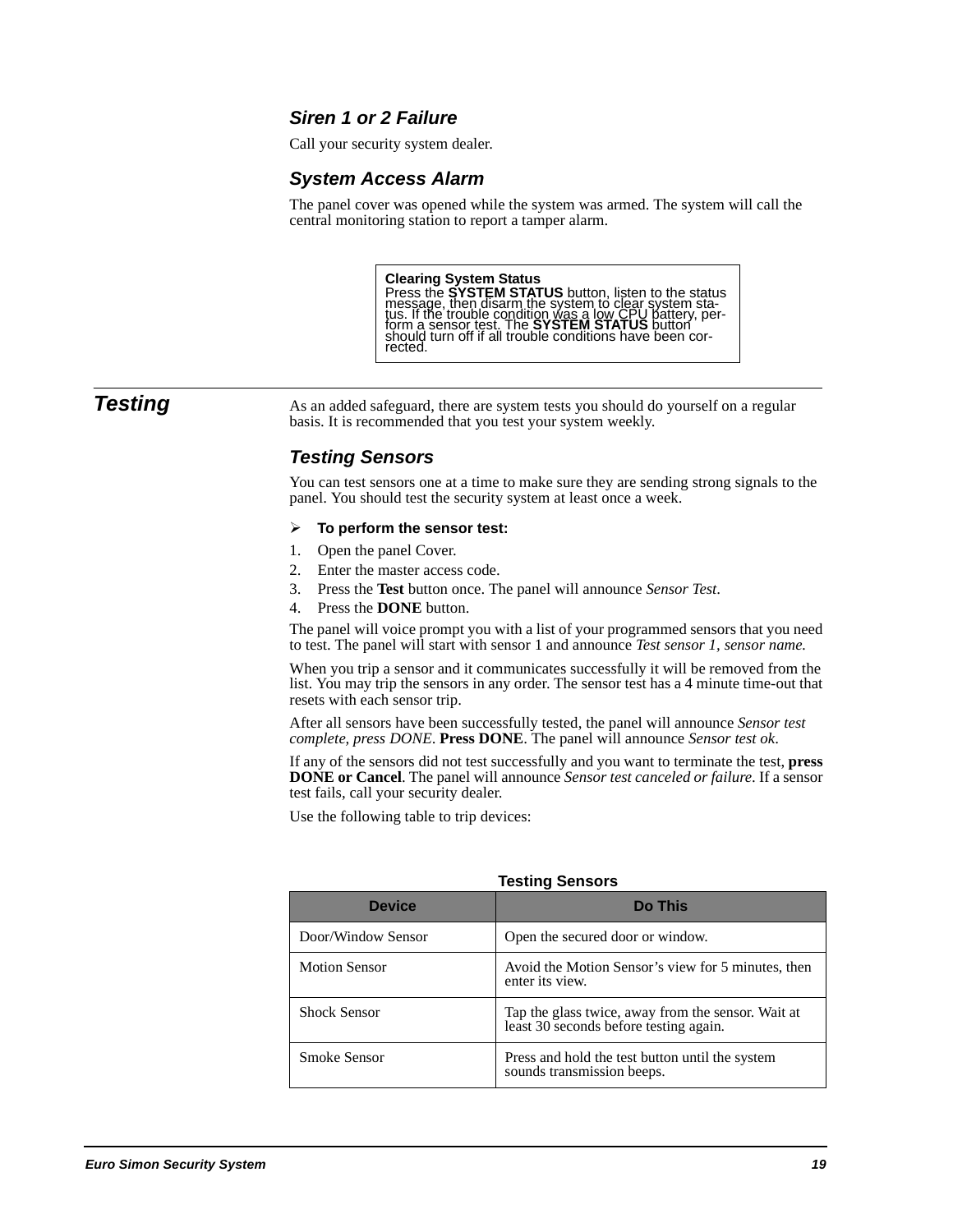| <b>Testing Sensors</b>        |                                                                         |  |  |
|-------------------------------|-------------------------------------------------------------------------|--|--|
| <b>Device</b>                 | <b>Do This</b>                                                          |  |  |
| Wireless Panic Button Pendant | Press and hold the appropriate panic button(s) for 3<br>seconds.        |  |  |
| Keychain Touchpad             | Press and hold LOCK and UNLOCK simultaneously<br>for 3 seconds.         |  |  |
| Remote Handheld Touchpad      | Press and hold the 2 EMERGENCY buttons<br>simultaneously for 3 seconds. |  |  |

# **Testing Communication**

Communication between your system and the central monitoring station should be tested at least once per week to make sure you have the proper telephone connection.

#### $\blacktriangleright$ **To perform a phone test:**

- 1. Open the panel cover.
- 2. Enter the master access code.
- 3. Press the **Test** button twice. The panel will announce *Phone test, press again to change or done to select*.
- 4. Press the **DONE** button.

The panel will announce *Phone test is on* twice. If the test is successful the panel will announce *Phone test ok* within 3 minutes. If the test is unsuccessful, the **SYSTEM STATUS** button will light and within 10 minutes the panel will announce *Phone communication failure*. If a phone test fails, call your security system dealer.

# **Setting the Clock**

If the panel loses power, the clock must be set. The default setting is 12 hour mode. Your installer can set the clock to 24 hour mode if you wish.

- 1. Open the panel cover. Panel announces, *Use numbered keys to enter ID.*
- 2. Enter the master access code. Panel announces, *Please select from Start Menu.*
- 3. Press **Clock Set** from the Start Menu. Panel announces, *Time is \*\*\*\*, to change press hours and minutes, then press done.*
- 4. Follow the arrow from the **Clock Set** button to the **Hours** keys.
- 5. Press the **Hours** +/– keys and listen to the voice prompts. Stop when panel voice announces the correct hour.
- 6. Press the **Minutes** +/– keys and listen to the voice prompts. Stop when the panel announces the correct minutes.
- 7. Press **Done**. The panel will announce the set time.
- 8. Close the cover.

### **Alarm System Limitations** Not even the most advanced alarm system can guarantee protection against burglary, fire, or environmental problems. All alarm systems are subject to possible compromise or failure-to-warn for a variety of reasons. If sirens are not placed within hearing range of persons sleeping, in remote parts of the premises, or if they are placed behind doors or other obstacles. • If intruders gain access through unprotected points of entry or areas where sensors

- have been bypassed. If intruders have the technical means of bypassing, jamming, or disconnecting all or part of the system.
- If power to sensors is inadequate or disconnected.
- If any environmental sensors are not located in areas where the appropriate condition can be detected.

# **Note**

If your system is not connected to a central monitoring station, you won't be able to perform the phone test.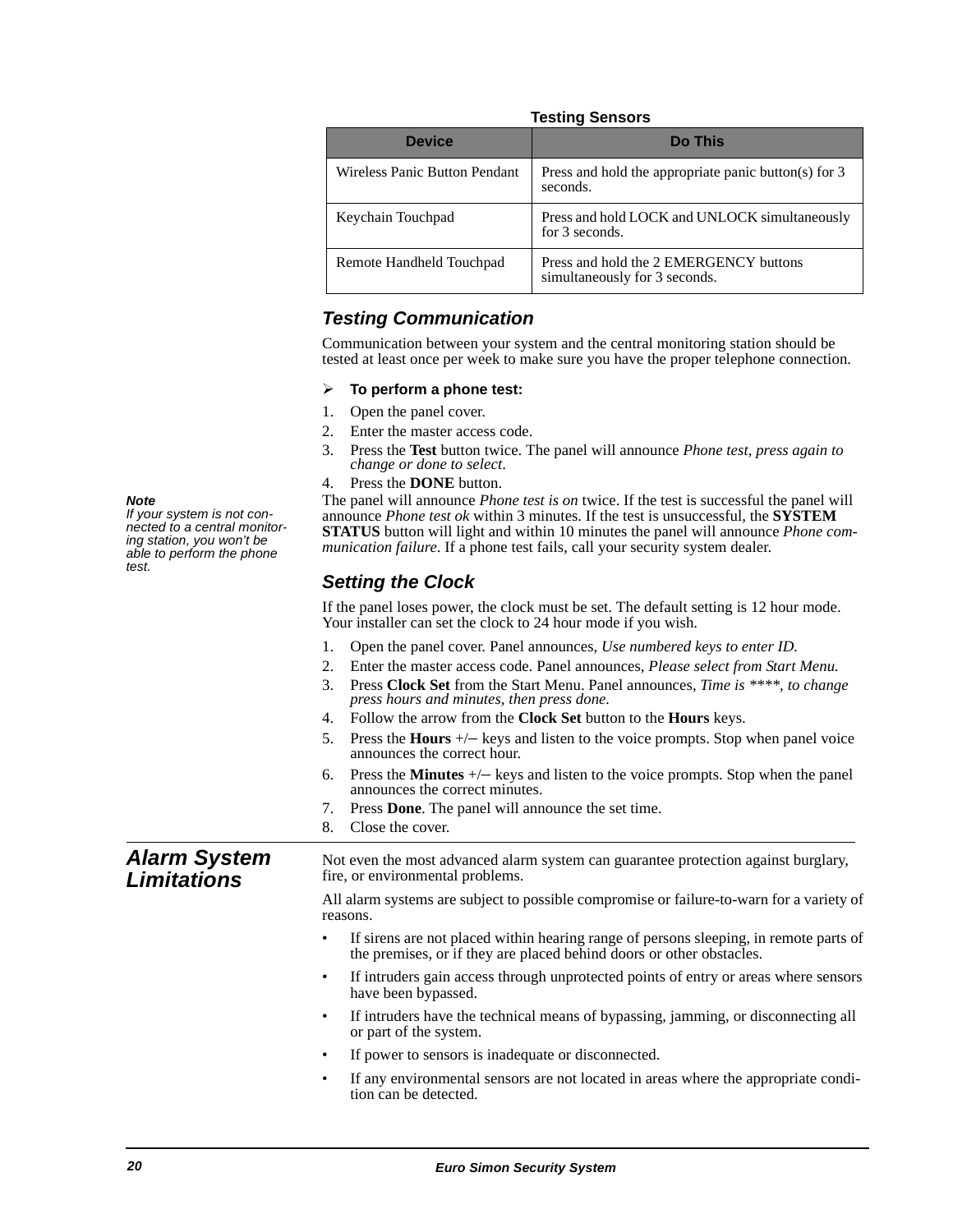- If smoke does not reach a Smoke Sensor. For example, Smoke Sensors cannot detect smoke in chimneys, walls, roofs, or smoke blocked by a closed door. Sensors may not detect smoke in other levels of the building. Sensors may not warn in time when fires are caused by smoking in bed, explosions, improper storage of flammables, overloaded electrical circuits, or other hazardous conditions.
- If telephone lines are out of service.

Inadequate maintenance is the most common cause of alarm failure. Therefore, test your system at least once per week to be sure sensors, sirens, and phone communications are all working correctly.

Although having an alarm system may make you eligible for reduced insurance premiums, the system is no substitute for insurance.



**Security system devices cannot compensate you for the loss of life or property**

**Warning**

# **Service**

If you have any questions about your security system or if you ever need service, please contact your security consultant.

Company Name

Phone Number \_\_\_\_\_\_\_\_\_\_\_\_\_\_\_\_\_\_\_\_\_\_\_\_\_\_\_\_\_\_\_ Address \_\_\_\_\_\_\_\_\_\_\_\_\_\_\_\_\_\_\_\_\_\_\_\_\_\_\_\_\_\_\_

\_\_\_\_\_\_\_\_\_\_\_\_\_\_\_\_\_\_\_\_\_\_\_\_\_\_\_\_\_\_\_\_\_\_\_\_\_\_\_\_\_\_\_\_

# **Planning for Emergencies**

This section describes what you can do to plan ahead for an emergency:

- **Emergency Planning**
- Your Floor Plan

# **Emergency Planning**

Since an emergency is always unexpected, you should develop plans to help prepare for a variety of emergency situations. Periodically discuss and rehearse emergency plans to include the following: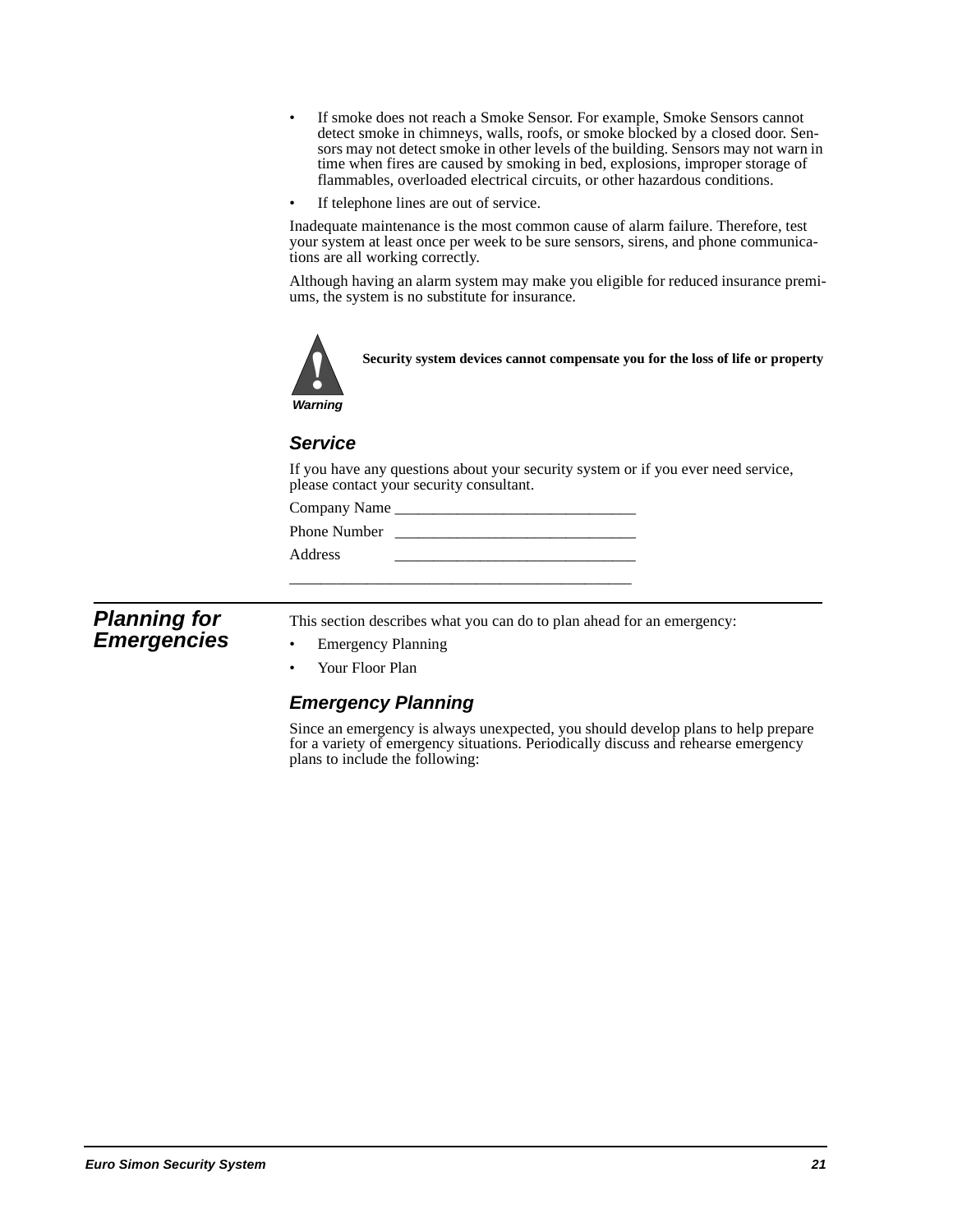

- NOTE: Ceiling-mounted smoke detectors should be located in the center of the room, hall, or no less than 4 inches from the wall. When the detector is mounted on the wall, the top of the detector should be 4 to 12 inches from the ceiling.
- NOTE: Do not install smoke detectors where normal ambient temperatures are above 100º F or below 40º F. Also, do not locate detectors in front of AC/Heat registers or other locations where normal air circulation will keep smoke from entering the detector.

### **Required smoke detector**

- ļ  $(A)$ **Heat detector**
- **Indicated smoke detector is optional if door is not provided**  $\circledR$ **between basement and recreation rooms**

# **Your Floor Plan**

Use the following guidelines when drawing your floor plan (use the next page to draw your floor plan):

- Show all building levels.
- Show exits from each room (two exits per room are recommended).
- Show the location of all security system components.
- Show the location of any fire extinguishers.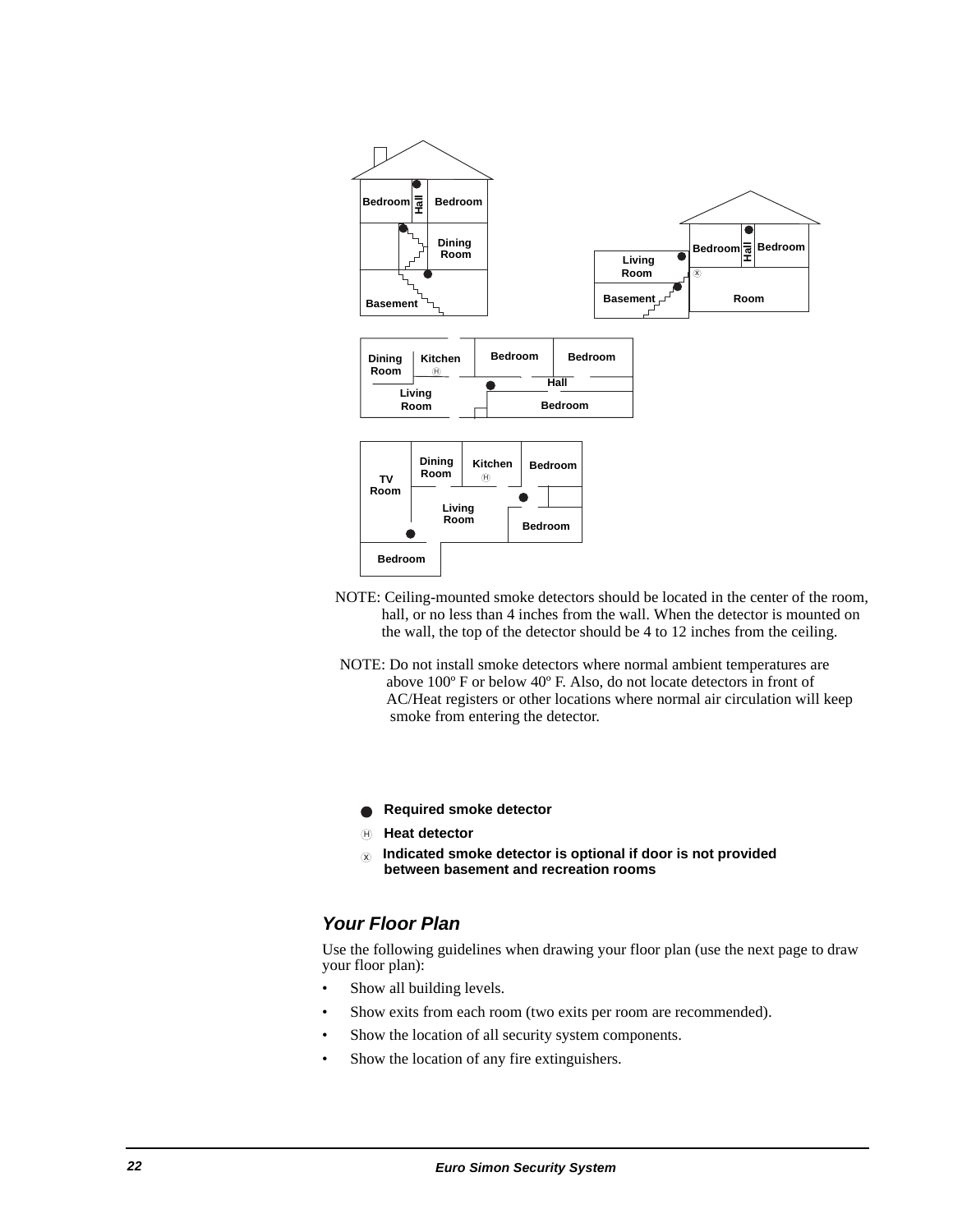**Euro Simon Security System 23**